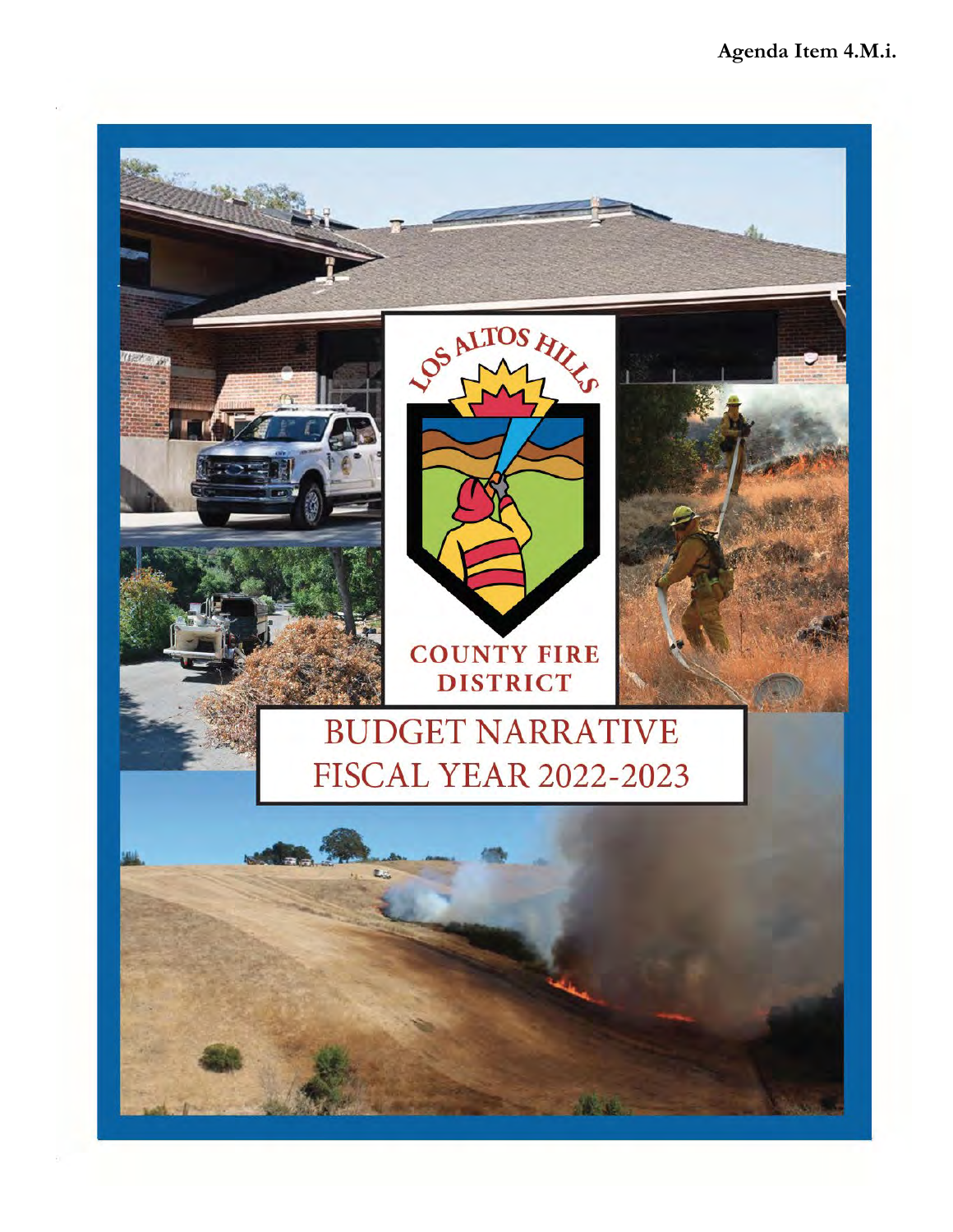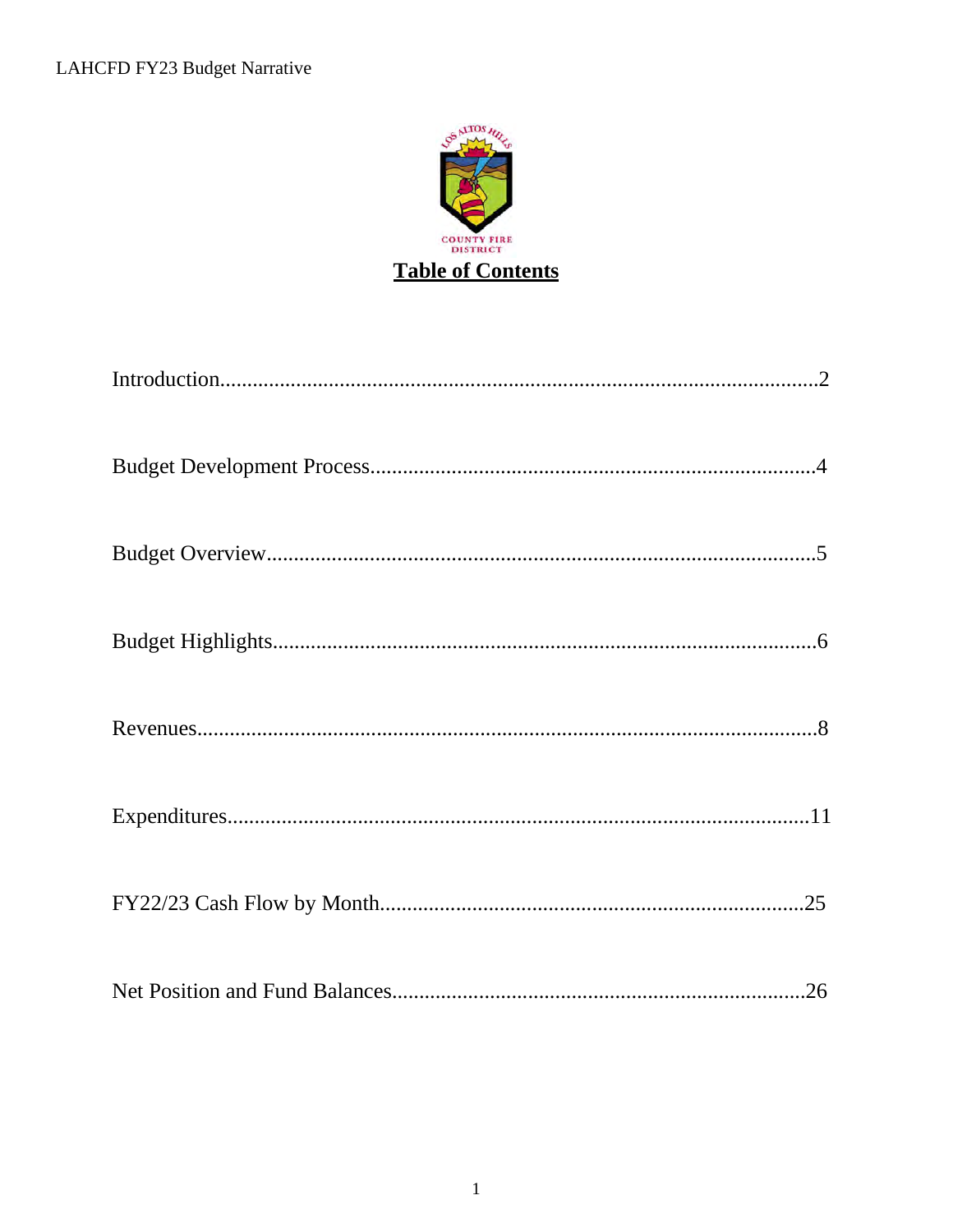

The mission of the Los Altos Hills County Fire District (LAHCFD or District) is to protect the lives, property, and environment within the community it serves from fires, disasters and medical emergencies or other incidents through education, prevention and emergency response services for the Town of Los Altos Hills and unincorporated areas in the County of Santa Clara known as Loyola, Los Trancos, and San Antonio Hills.

As part of its mission, LAHCFD contracts with the Santa Clara County Central Fire Protection District (SCCCFPD or Fire Department) for fire suppression, emergency medical services, hazmat and other fire services, thereby enjoying all the benefits offered by a larger organization, including a full roster of professional staff, specialized equipment, fire suppression and emergency medical response services and a high level of readiness for various types of emergencies. In addition to contracting with SCCCFPD for fire services, the District provides a variety of high impact initiatives and programs designed for disaster prevention and protection of residents and the community. District programs of community outreach and education build sustainable and resilient neighborhoods to increase life and property safety and community recovery in event of a disaster.

The District's 2021-2022 Strategic Plan builds upon its initial 2015-2020 Strategic Plan and sets forth a continuous improvement plan for a justifiable and sustainable future. During fiscal year 2022-2023 the District will commence development of the next Successor Strategic Plan. The Strategic Plan provides the framework for how the District develops its initiatives and forms its programs to supplement, enhance, strengthen, and support disaster protection and prevention services in addition to the fire protection and emergency medical services contracted from SCCCFPD.

In June 2019, the District Board of Commissioners adopted a LAHCFD Community Wildfire Protection Plan (CWPP) Annex 4 and Addendum to further identify protection, prevention, and educational strategies to address the growing threats of wildfire.

To achieve the goals of the Strategic Plan and the tenets of the LAHCFD CWPP, the District utilizes recent fire science principles and guidelines to create, develop, implement, manage, and evaluate a variety of residential and community Integrated Hazardous Fuel Reduction (IHFR) programs aimed at fire prevention, preparedness, and public education. The District also provides prevention and protection programs focused on Community Outreach and Education (COE). Striving to educate the public for self-reliance and resiliency in the event of emergencies or disaster, the District provides regular classes and workshops in emergency preparedness. These include, Personal Emergency Preparedness (PEP), adult and teen Community Emergency Response Teams (CERT), CERT skills refresher classes and workshops, Cardio-Pulmonary Resuscitation (CPR) and First Aid and Stop the Bleed Class.

A full-time General Manager oversees the District's initiatives, projects, programs, and daily operations with a staff of a full-time Operations Manager, a full-time Emergency Services Manager, a full-time Programs, Planning and Grants Manager, a part-time Community Education & Risk Reduction Manager, a part-time District Clerk, and specialized outside consultants.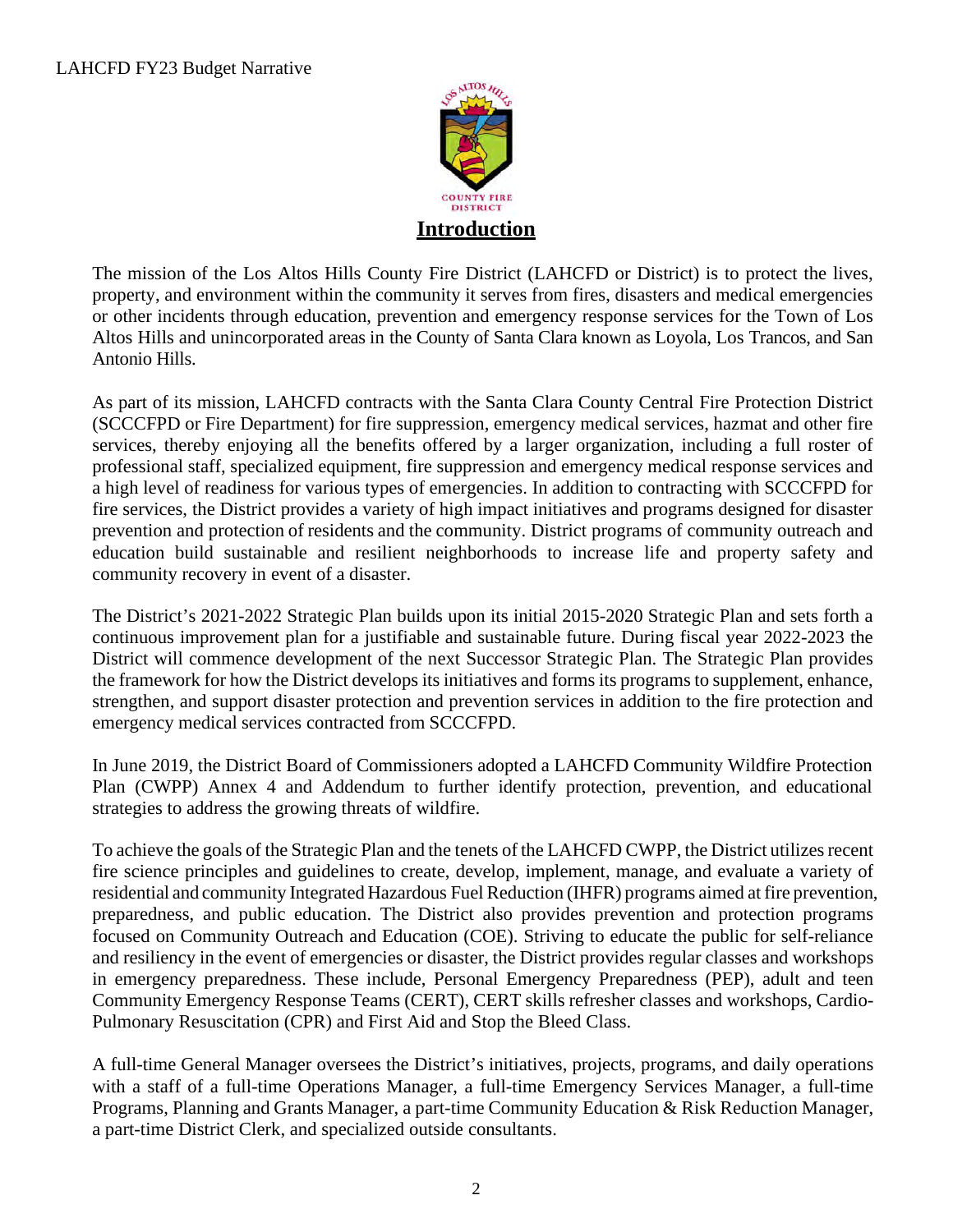The District's structure is founded on Three Pillars of the District: 1) 2021-2022 Strategic Plan, 2) LAHCFD CWPP, and 3) District Budget authority funded by property taxes and a special tax ratified by voters in 1981. The District stands on these Three Pillars along with its Mission and Vision statements to guide its initiatives, programs, operations, management, and actions on behalf of the LAHCFD community and public.

The LAHCFD Chart of Services below, built upon the District's Three Pillars, provides a roadmap of programs, operations, and management to achieve LAHCFD's Mission:



|                              |                                        |                    |         |       | <b>General Manager</b>    |                                                              |                                      |                          |     |             |
|------------------------------|----------------------------------------|--------------------|---------|-------|---------------------------|--------------------------------------------------------------|--------------------------------------|--------------------------|-----|-------------|
|                              |                                        |                    |         |       |                           |                                                              |                                      |                          |     |             |
|                              |                                        |                    |         |       |                           | <b>Organizational Functions to Support District Programs</b> |                                      |                          |     |             |
| <b>Operations</b><br>Manager | Data Collection &<br>Integration (GIS) | Analysts<br>-CERT- | Finance | Legal | <b>Risk</b><br>Management | <b>Hydrant Systems</b><br>Engineering                        | Emergency<br><b>Services Manager</b> | <b>District</b><br>Clerk | PIO | Consultants |

3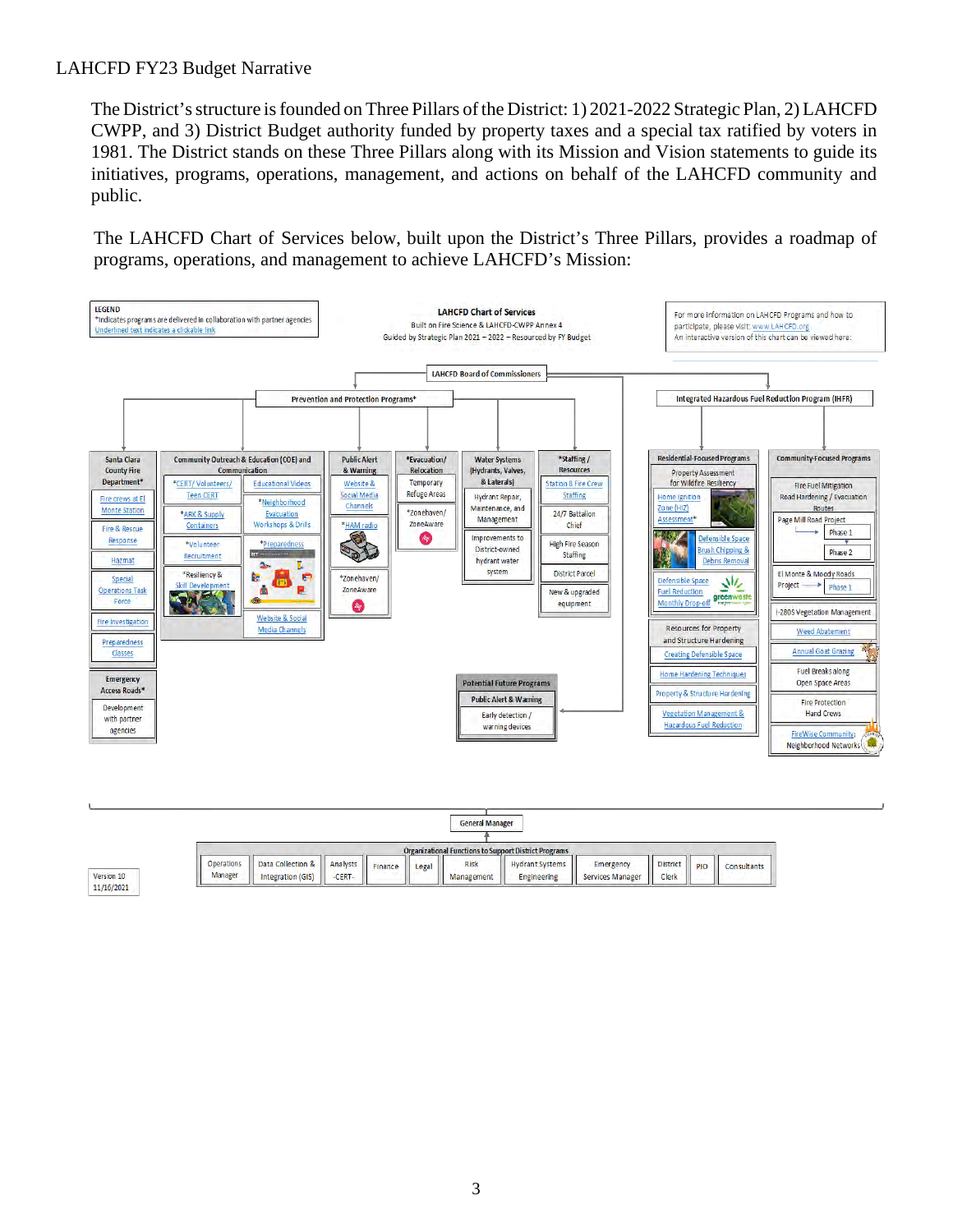

# **Budget Development Process**

The District's Fiscal Year 2022-2023 Budget development is summarized as follows:

- 1. **November 9, 2021, Standing Budget Subcommittee Special Meeting** LAHCFD Fiscal Year 2022- 2023 Draft Budget, developed by the General Manager (GM) and Financial Consultant (FC), presented and discussed by the Standing Budget Subcommittee.
- 2. **November 16, 2021, Commission Regular Meeting** Revised Draft Budget presented to the LAHCFD Board of Commissioners for discussion.
- 3. **January 18, 2022, Regular Meeting** The County of Santa Clara Office of Budget & Analysis (OBA) and the County of Santa Clara Controller-Treasurer Department revisions were incorporated into the Draft Budget and received by the LAHCFD Commission. The Commission provided direction to the GM and FC to incorporate any additional revisions made by the County into the Final Fiscal Year 2022- 2023 Draft Budget after January 18.
- 4. **February 11, 2022** The Final Fiscal Year 2022-2023 Draft Budget submitted to OBA.
- 5. **February 15, 2022, Regular Commission Meeting** The Final Fiscal Year 2022-2023 Draft Budget returned for consideration and approval by the LAHCFD Commission.
- 6. **March 15, 2022, Regular Commission Meeting** The Commission reviewed and approved the Final Fiscal Year 2022-2023 Budget (which included any suggested changes made by the County Executive).
- 7. **April 22, 2022 –** County of Santa Clara finalization of the Fiscal Year 2022-2023 Recommended Budget.
- 8. **May 16-18, 2022** County of Santa Clara Fiscal Year 2022-2023 Budget Workshops. The District Workshop will occur on Wednesday May 18, 2022.
- 9. **June 13, 14 and 16, 2022**  The County Board of Supervisors Fiscal Year 2022-2023 Budget Hearings to approve the County Executive's Final Budget.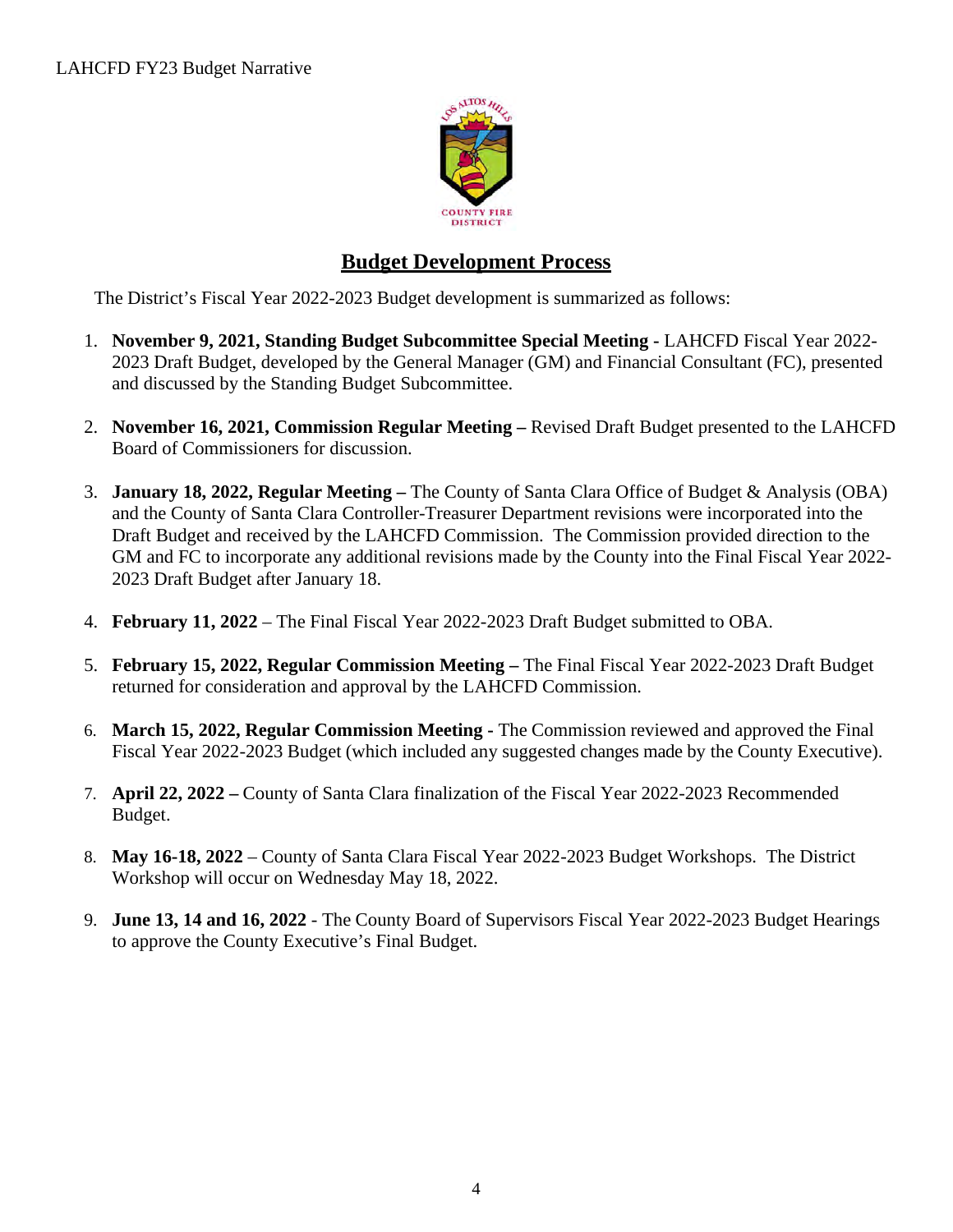

# **Budget Overview**

We offer the readers of the District's budget this narrative overview and analysis of the planned financial and operating activities for the year ending June 30, 2023.

### **FY 2022-2023 Goal and Objectives**

For the fiscal years ending 2017 through 2021, revenues have exceeded expenditures for a total net change in fund balance of approximately \$17.9 million. Revenues are expected to exceed expenses by approximately \$3.1 million in fiscal year 2021-2022 due to COVID-19 restrictions in the workforce, unfilled staff positions, lower than projected expenditures for fire services, and unspent contingencies, which has led to underspending of budgeted expenditures. The District's goal for fiscal year 2022-2023 is to increase personnel and consulting services and resources to support the expansion of operations and program capacity, such as implementation and oversight of projects and programs, and the building of community resilience programs to benefit residents and the region. The District also aims to utilize its fund balance for expanded vegetation management programs, matched grant contribution fund allocations, procurement of vegetation management equipment, development of the District's parcel of land, and remodeling of the El Monte Fire Station.

## **The Economic Outlook**

The past two years have seen many unprecedented events, including the outbreak of the COVID-19 global pandemic and related health orders from the County, State, and Federal sectors of the government, and a series of record wildfires across California. While the shelter-in-place orders in California have had a significant impact on the local economy, the District did not experience a negative impact to its primary revenue source in property taxes. For FY23, tax revenues are projected to increase 2.3 percent over FY22, though the County Office of Budget Analysis (OBA) reports that it has taken a conservative approach due to economic uncertainty. The District's interest income from the commingled cash balances held by the County are projected to increase 4.3 percent, resulting in a positive change in the District's fund balance.

#### **Narrative Layout**

The Budget Narrative provides a summary of each of the District's accounts and is organized by revenues, expenditures, net position, and fund balances. Revenues are grouped into two main account categories: "Property Taxes" and "Other Revenues." Expenditure accounts are grouped into six main account categories: "Operating Expenses," "Salaries & Payroll Taxes," "Professional and Specialized Services," "Contract Services," "Contract Services (Consultants)," and "Projects and Programs." Each of the revenue and expenditure sub-accounts includes a table to show the percent of favorable/(unfavorable) variance from the prior year, with FY23 percentage variance compared to the FY22 mid-year projected amount.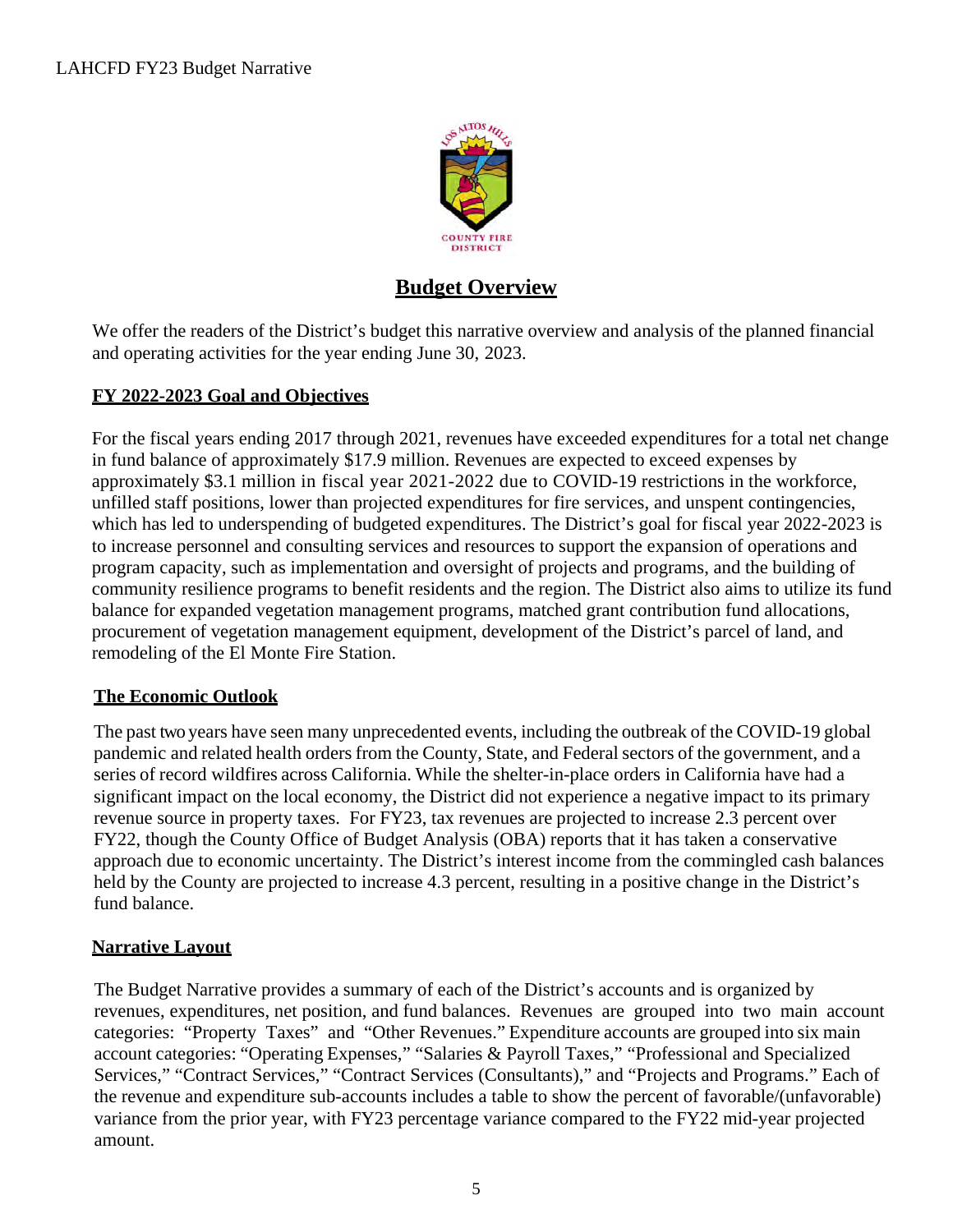

# **Budget Highlights**

- Revenues are anticipated to increase by 2.3 percent to approximately \$14 million. The primary source of revenue for the District are property taxes, which represent nearly 98.3 percent of total revenues. As of December 2021, the County assessor's office reports that the assessed property valuation has been increasing and has shown consistent growth for the last eleven fiscal years.
- Expenditures are expected to increase 28.2 percent over FY22 projected amounts, approximating a little more than \$13.5 million. While FY22 is projected to show lower expenditures than anticipated, the FY23 increase is also due to the annual increase for SCCCFPD contract services, plans to collaborate with SCCCFPD and other local agencies to improve fire protection and prevention within the community, increased personnel and consulting resources, and the expansion of IHFR projects and programs for fire protection.
- "Contract Services" are expected to increase approximately \$0.5 million due to the rate formula in the SCCCFPD Fire and Emergency Services Agreement and additional projects to be developed with SCCCFPD and Santa Clara County FireSafe Council (SCCFSC) for hazardous fuel mitigation. "Projects and Programs" are anticipated to increase approximately \$1.64 million. In FY22 the District increased staffing and continued its contract with the SCCFSC to allow for expansion and increased oversight of IHFR Programs.
- "Salaries and Payroll" are expected to increase \$389,250, and "Professional and Specialized Services" are expected to increase \$283,200 due to:
	- 1) The District's expansion of its Projects and Programs for IHFR, mitigation services, and public outreach and education require extra personnel and consultants to improve operational efficiencies and increase community awareness.
	- 2) Development of the 2023-2025 Strategic Plan goals and objectives.
	- 3) Analysis and implementation of County Local Agency Formation Commission (LAFCO) and County regional fire protection plan study findings.
	- 4) An increase from the budgeted 4.5 full-time equivalent employees (FTE) in FY22, to 5.5 FTE in FY23 by adding the position of Programs, Planning and Grants Manager.
	- 5) Additional specialized consulting services for District parcel design and development, as well as increased Geographical Information System (GIS) mapping, videographer services, and design services for District brochures and educational materials.
- Assets are expected to increase from approximately \$34.5 million to \$35 million, a 1.6 percent increase. Cash at the end of the year is anticipated to be approximately \$32.8 million, accounts receivables \$100,000, and fixed assets (including land, station improvements, fire hydrants/infrastructure, furniture, and equipment) are expected to be slightly more than \$2.1 million.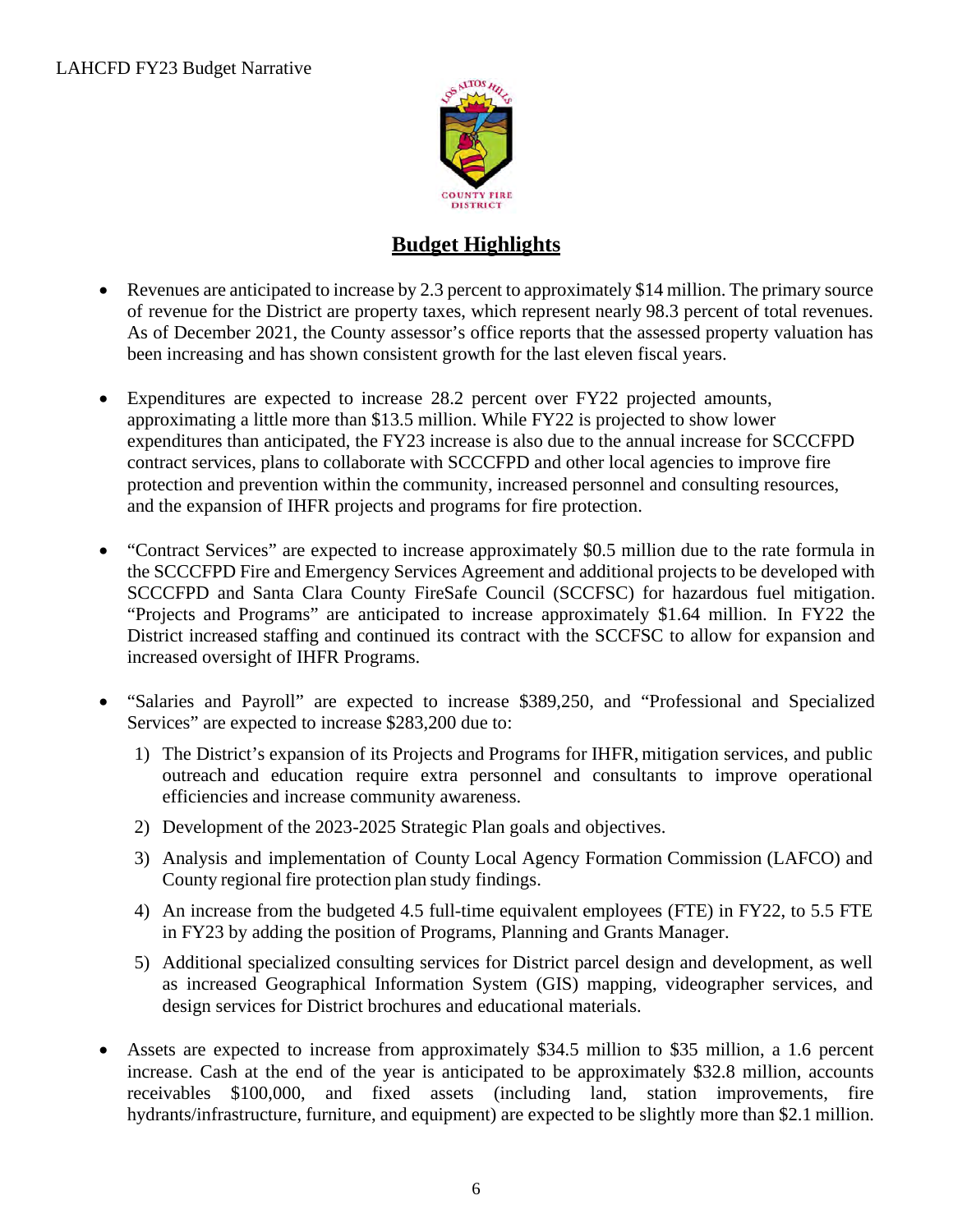**Percentage of Expenditures for Public Benefit**



- "Operating Expenditures" and "Salaries and Payroll" (representing "Administration & Salaries") are 10.9 percent of total expenditures. "Professional and Specialized Services" and "Contract Services (Consultants)" (representing "Outside Consulting Services") are 5.5 percent of total expenditures. These accounts provide the resources to support the increase in operations and program capacity, such as implementation and oversight of projects and programs, and the building of community resilience to benefit residents and the region.
- "Contract Services" and "Projects and Programs" (representing "Fire Protection & Prevention") are 83.6 percent of total expenditures and provide direct implementation of protection and prevention from fires, disasters, and emergencies.

#### **Net Change in Fund Balance**



The bar chart below shows a multi-year total of revenues, expenditures, and net income for comparison purposes: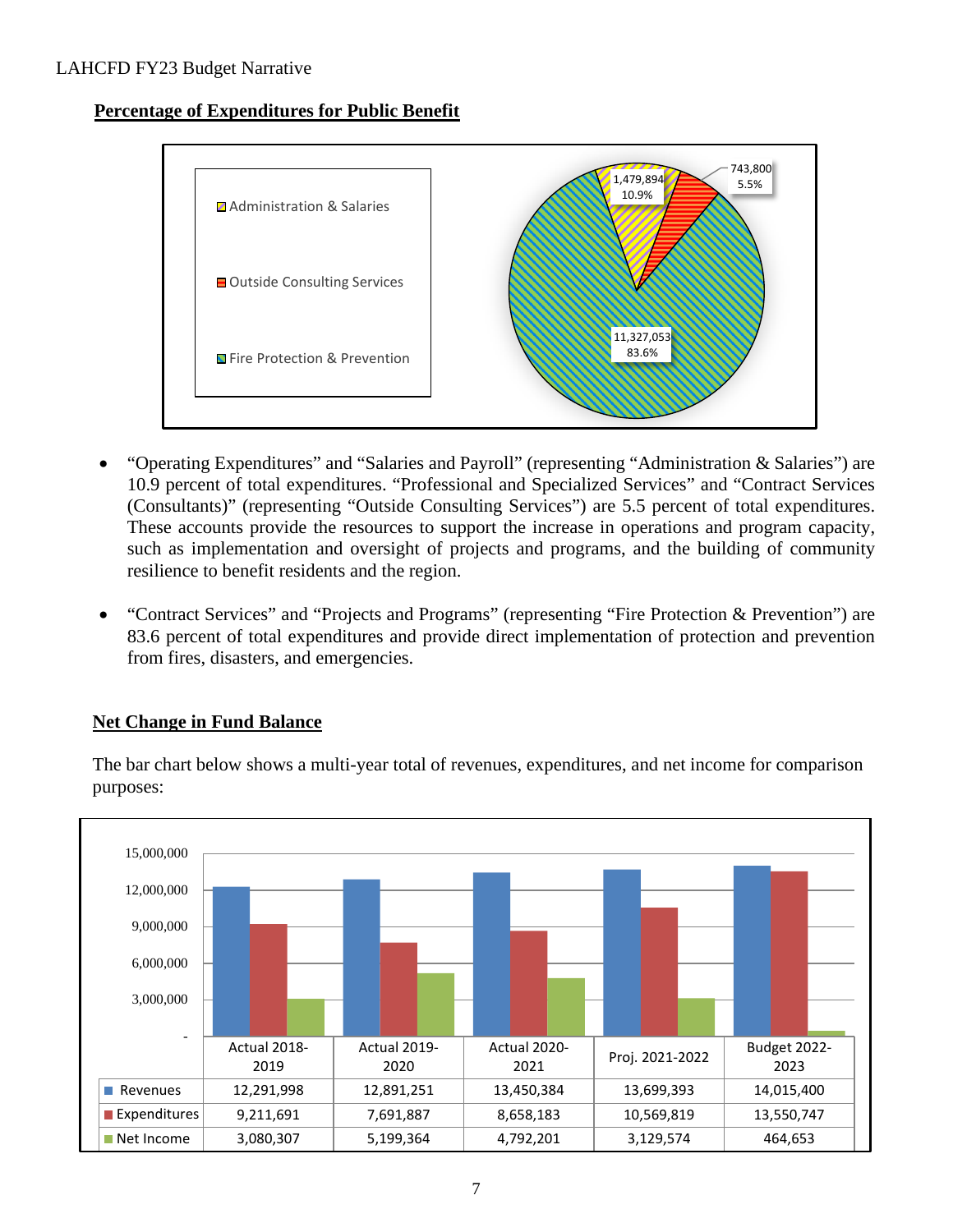

|                       | <b>Actual</b><br><b>FY19</b><br>$(2018-2019)$ | <b>Actual</b><br><b>FY20</b><br>$(2019-2020)$ | <b>Actual</b><br><b>FY21</b><br>$(2020-2021)$ | <b>Budget</b><br><b>FY22</b><br>$(2021 - 2022)$ | Reproj.<br><b>FY22</b><br>$(2021 - 2022)$ | <b>Budget</b><br><b>FY23</b><br>$(2022 - 2023)$ |
|-----------------------|-----------------------------------------------|-----------------------------------------------|-----------------------------------------------|-------------------------------------------------|-------------------------------------------|-------------------------------------------------|
| <b>Property Taxes</b> | 11,942,859                                    | 12,481,610                                    | 13,185,165                                    | 13,052,400                                      | 13,469,193                                | 13,775,200                                      |
| <b>Other Revenues</b> | 349,139                                       | 409,640                                       | 265,219                                       | 360,200                                         | 230,200                                   | 240,200                                         |
| <b>Total Revenues</b> | 12,291,998                                    | 12,891,251                                    | 13,450,384                                    | 13,412,600                                      | 13,699,393                                | 14,015,400                                      |

Note: The tables accompanying each account's description show the percent of favorable/(unfavorable) variance from the prior year, with FY23 percentage variance compared to the FY22 mid-year projected amount.

# **Property Taxes**

The County collects taxes for the District, remits funds and charges an administrative handling fee for collecting the money (which is covered in the expense portion of this narrative). The County provides the District with a projection of expected tax revenue that is adapted into the budget. OBA has stated that the initial projections for FY23 are conservative due to economic uncertainties.

• *Secured Property Taxes:*

Secured property taxes are calculated based upon the value of real property, land, and personal property, such as structures located upon the real property. Secured property is taxed at a general rate of one percent of the assessed value. These taxes make up the majority of the District's revenue each fiscal year.

| FY23 Budget           | 12,770,000 | 2.5% | FY21 Actual | 11,922,143 | 4.9%    |
|-----------------------|------------|------|-------------|------------|---------|
| <b>FY22</b> Projected | 12,463,993 | 4.5% | FY20 Actual | 11,362,849 | 6.6%    |
| FY22 Budget           | 12,107,400 | '.6% | FY19 Actual | 10,661,980 | $7.0\%$ |

## • *Unitary Property Taxes:*

Unitary property taxes cover such entities as electric, gas, and telephone companies. The State Board of Equalization assesses the value of these companies' operations and establishes a county-widetax rate system.

| FY23 Budget           | 57,000 | 0.0%      | FY21 Actual | 51.583 | 1.3%      |
|-----------------------|--------|-----------|-------------|--------|-----------|
| <b>FY22</b> Projected | 57,000 | 10.5%     | FY20 Actual | 50,928 | $(4.9\%)$ |
| <b>FY22 Budget</b>    | 51,000 | $(1.1\%)$ | FY19 Actual | 53.563 | 17.3%     |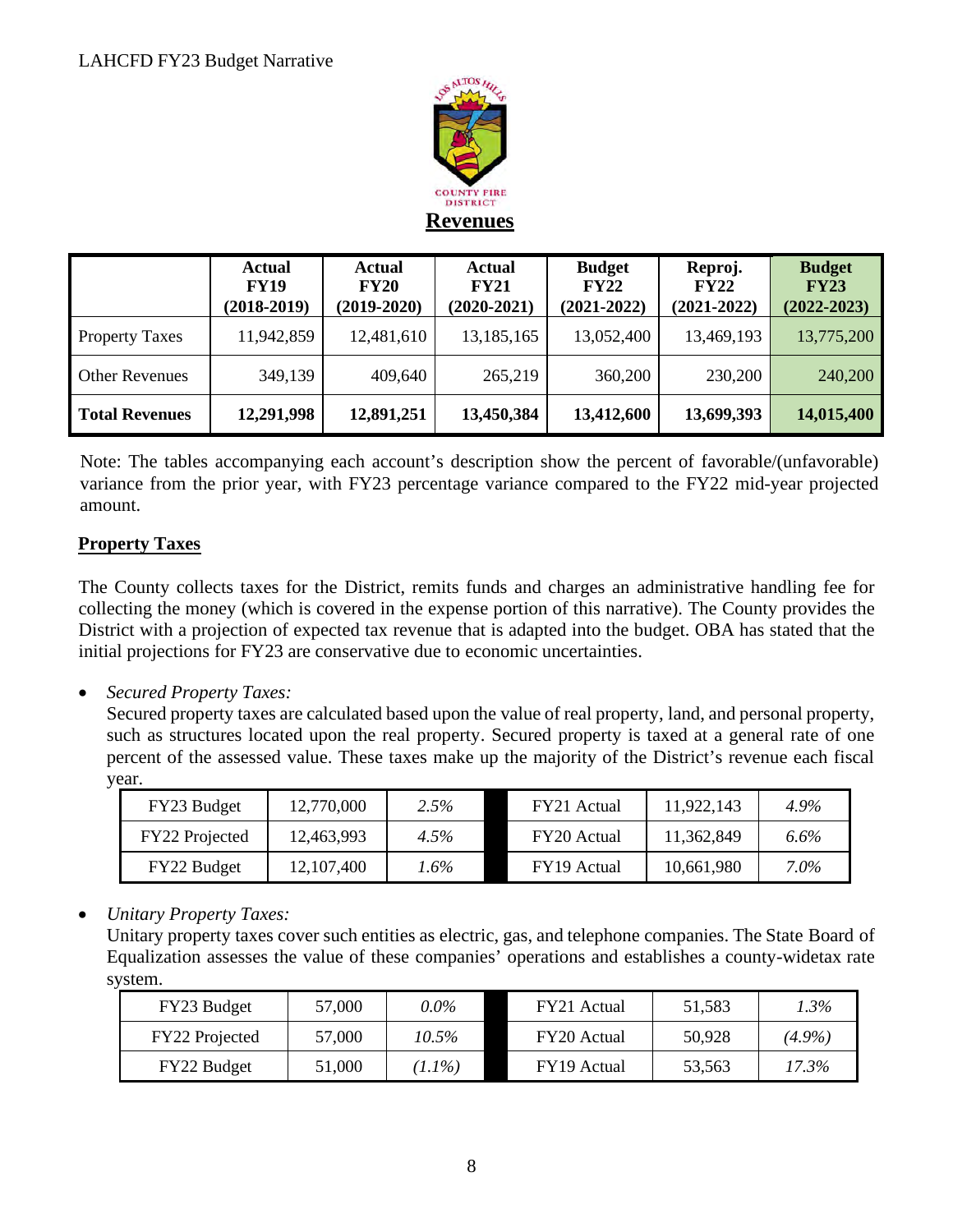• *Unitary Property Taxes Railroad:* 

For railroad unitary property taxes which are assessed by the State Board of Equalization.

| FY23 Budget    | ,200 | $0.0\%$   | FY21 Actual | 1.075 | $15.2\%$  |
|----------------|------|-----------|-------------|-------|-----------|
| FY22 Projected | ,200 | 11.7%     | FY20 Actual | 933   | $(1.3\%)$ |
| FY22 Budget    | .000 | $(6.9\%)$ | FY19 Actual | 945   | 2.2%      |

#### • *Unsecured Property Taxes:*

Unsecured property taxes are assessed against movable personal property such as business equipment, boats, and airplanes. The tax is considered unsecured because any tax not paid results in a lien filed against the owner of the property, not the property itself.

| FY23 Budget    | 660,000 | 0.0%       | FY21 Actual | 734.274 | 5.4%      |
|----------------|---------|------------|-------------|---------|-----------|
| FY22 Projected | 660,000 | $(10.1\%)$ | FY20 Actual | 696.645 | $(6.8\%)$ |
| FY22 Budget    | 592,000 | $(19.4\%)$ | FY19 Actual | 747,280 | 15.5%     |

## • *Supplemental Senate Bill 813 Tax:*

SB 813, also known as the Hughes-Hart Educational Reform Act of 1983, originally was designed to close a perceived loophole in Proposition 13 and generate much needed additional funding for schools. The new law established a "floating lien date" and prevented property owners from delaying the taxation of their properties at higher value assessments. Whenever there is a reappraisal due to a change in ownership or to the completion of new construction, a Supplemental Assessment is issued.

| FY23 Budget    | 173,000 | 0.0%       | FY21 Actual | 385,057 | 38.3%      |
|----------------|---------|------------|-------------|---------|------------|
| FY22 Projected | 173,000 | $(55.1\%)$ | FY20 Actual | 278,420 | $(30.7\%)$ |
| FY22 Budget    | 195,000 | $(49.4\%)$ | FY19 Actual | 401.777 | 17.5%      |

## • *The Homeowner Property Tax Relief:*

HOPTR provides a \$7,000 exemption on the value of owner-occupied homes. The tax revenue lost from this exemption is made up in part from other sources and the District receives a share of this funding.

| FY23 Budget           | 41,000 | 0.0%      | FY21 Actual | 41,388 | $(3.1\%)$ |
|-----------------------|--------|-----------|-------------|--------|-----------|
| <b>FY22</b> Projected | 41,000 | $(0.9\%)$ | FY20 Actual | 42.725 | $(2.2\%)$ |
| FY22 Budget           | 43,000 | 3.9%      | FY19 Actual | 43.694 | $(0.9\%)$ |

• *Excess Educational Revenue Augmentation Fund:* 

The County ERAF account has more revenue than necessary to offset all aid to K–12 and community college districts under Proposition 98. In response, the CA State Legislature enacted a law requiring some of these surplus funds to be used for special education programs, with the remaining funds returned to cities, counties, and special districts in proportion to the amount of property taxes they previously contributed to ERAF.

| FY23 Budget    | 73,000 | 0.0%  | FY21 Actual | 49.646 | ! .1% |
|----------------|--------|-------|-------------|--------|-------|
| FY22 Projected | 73,000 | 47.0% | FY20 Actual | 49.110 | 46.1% |
| FY22 Budget    | 63,000 | 26.9  | FY19 Actual | 33,620 | 90.9% |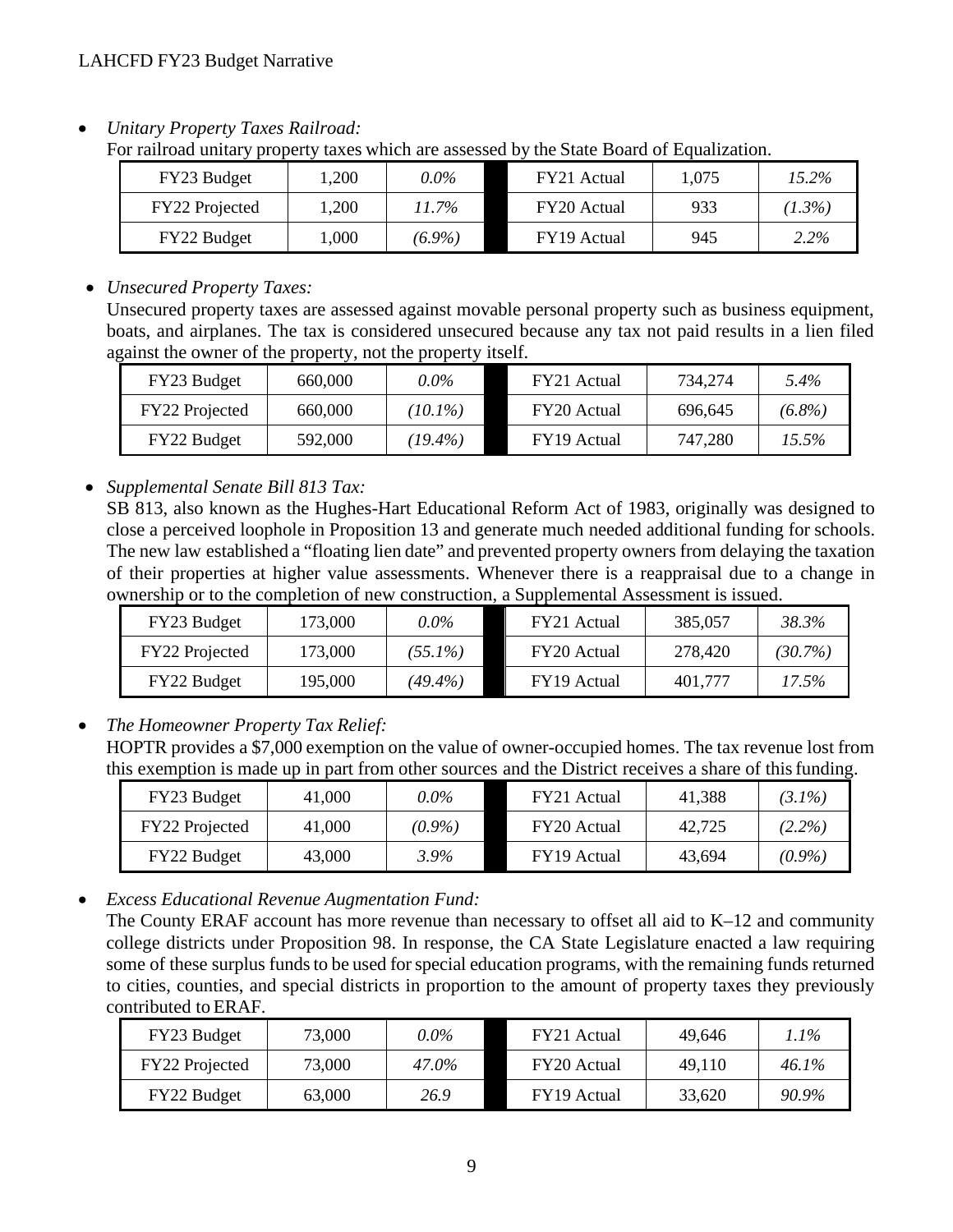#### **Other Revenues**

• *Interest – Deposits and Investments:*

The District's cash balances are commingled with and held by the County. The District earns income from these holdings, which varies depending upon market interest rates. Since FY21, interest rates have decreased dramatically due to the COVID-19 pandemic, but interest income for FY23 is expected to increase slightly due to extra commingled cash at the beginning and end of the fiscal year.

| FY23 Budget    | 240,000 | 4.3%       | FY21 Actual | 261,815 | $(36.1\%)$ |
|----------------|---------|------------|-------------|---------|------------|
| FY22 Projected | 230,000 | $(12.2\%)$ | FY20 Actual | 409.640 | 19.8%      |
| FY22 Budget    | 360,000 | 37.5%      | FY19 Actual | 342,031 | 53.2%      |

#### • *Property Rental:*

The District owns a parcel of land at 27500 Arastradero Road, Los Altos Hills. In the past the District has rented the land to contractors who are performing local public work for parking their heavy equipment and materials during operations. Starting in FY21, the District ceased renting the land so it can be utilized by fire crews, and for staging of fire suppression and emergency response efforts in the event of an emergency, disaster, structure, or wildland fire.

| FY23 Budget    | 0.0%    | FY21 Actual |       | $0.0\%$   |
|----------------|---------|-------------|-------|-----------|
| FY22 Projected | 0.0%    | FY20 Actual |       | $(100\%)$ |
| FY22 Budget    | $0.0\%$ | FY19 Actual | 7,000 | 133.3%    |

### • *Other/Miscellaneous Revenues:*

This account covers other income such as RFP bid package-processing fees, postal reimbursements, and (in FY21) the distribution of dividends from State Compensation Insurance Fund.

| FY23 Budget           | 200 | 0.0%       | FY21 Actual | 3,404 | 100%      |
|-----------------------|-----|------------|-------------|-------|-----------|
| <b>FY22</b> Projected | 200 | $(94.1\%)$ | FY20 Actual |       | $(100\%)$ |
| FY22 Budget           | 200 | $(94.1\%)$ | FY19 Actual | 108   | (32.5%)   |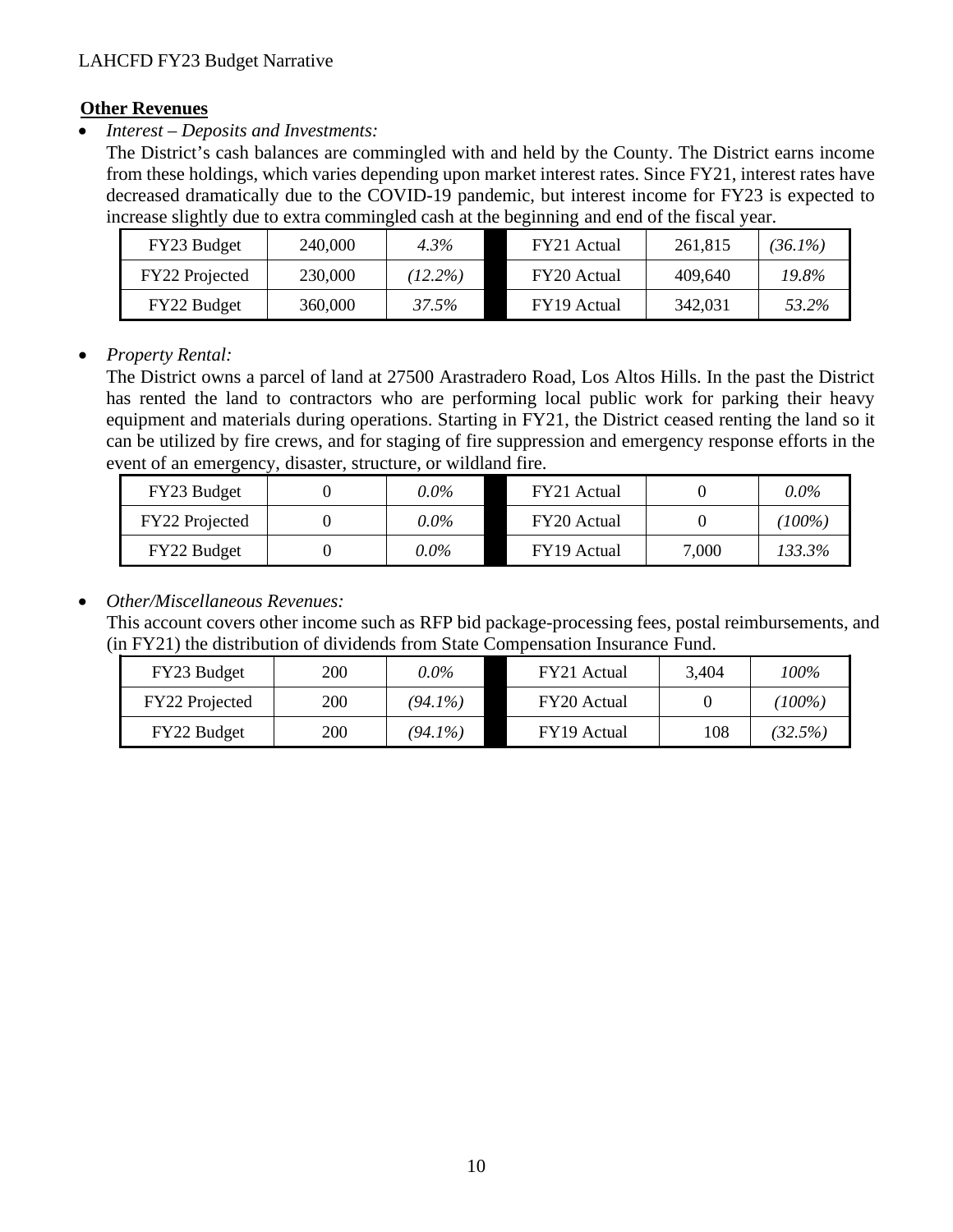

| 402,434<br>2.97%              | 1,077,460<br>7.95%                            | 593,800<br>4.38%                              |                                               | □ Operating Expenditures                        |                                           |                                                 |
|-------------------------------|-----------------------------------------------|-----------------------------------------------|-----------------------------------------------|-------------------------------------------------|-------------------------------------------|-------------------------------------------------|
|                               | 150,000<br>1.11%                              | <b>■</b> Salaries and Payroll Taxes           |                                               |                                                 |                                           |                                                 |
| 3,148,800                     |                                               |                                               |                                               | Professional Services                           |                                           |                                                 |
| 23.24%                        |                                               |                                               |                                               | <b>■</b> Consultants                            |                                           |                                                 |
|                               | 8,178,253<br>60.35%                           |                                               |                                               | Fire Contract Services                          |                                           |                                                 |
|                               |                                               |                                               |                                               | □ Projects and Programs                         |                                           |                                                 |
|                               |                                               |                                               |                                               |                                                 |                                           |                                                 |
|                               |                                               |                                               |                                               |                                                 |                                           |                                                 |
|                               | <b>Actual</b><br><b>FY19</b><br>$(2018-2019)$ | <b>Actual</b><br><b>FY20</b><br>$(2019-2020)$ | <b>Actual</b><br><b>FY21</b><br>$(2020-2021)$ | <b>Budget</b><br><b>FY22</b><br>$(2021 - 2022)$ | Reproj.<br><b>FY22</b><br>$(2021 - 2022)$ | <b>Budget</b><br><b>FY23</b><br>$(2022 - 2023)$ |
| <b>Operating Expenditures</b> | 137,654                                       | 141,365                                       | 365,392                                       | 346,994                                         | 295,825                                   | 402,434                                         |
| Salaries & Payroll Taxes      | 77,275                                        | 231,571                                       | 373,697                                       | 796,950                                         | 688,210                                   | 1,077,460                                       |
| Prof. & Specialized Serv.     | 309,022                                       | 366,317                                       | 279,844                                       | 360,600                                         | 310,600                                   | 593,800                                         |
| <b>Contract Services</b>      | 6,234,738                                     | 6,160,815                                     | 6,809,485                                     | 8,802,264                                       | 7,649,184                                 | 8,178,253                                       |
| Cont. Serv. (Consultants)     | 112,260                                       | 52,223                                        | 72,151                                        | 100,000                                         | 120,000                                   | 150,000                                         |
| Projects and Programs         | 2,340,742                                     | 739,595                                       | 757,615                                       | 2,601,000                                       | 1,506,000                                 | 3,148,800                                       |

Note: The tables accompanying each account's description on the following pages show the percent of favorable/(unfavorable) variance from the prior year, with FY23 percentage variance compared to the FY22 mid-year projected amount. For the purpose of the budget, decreased expenditures are considered favorable, and increased expenditures are considered unfavorable.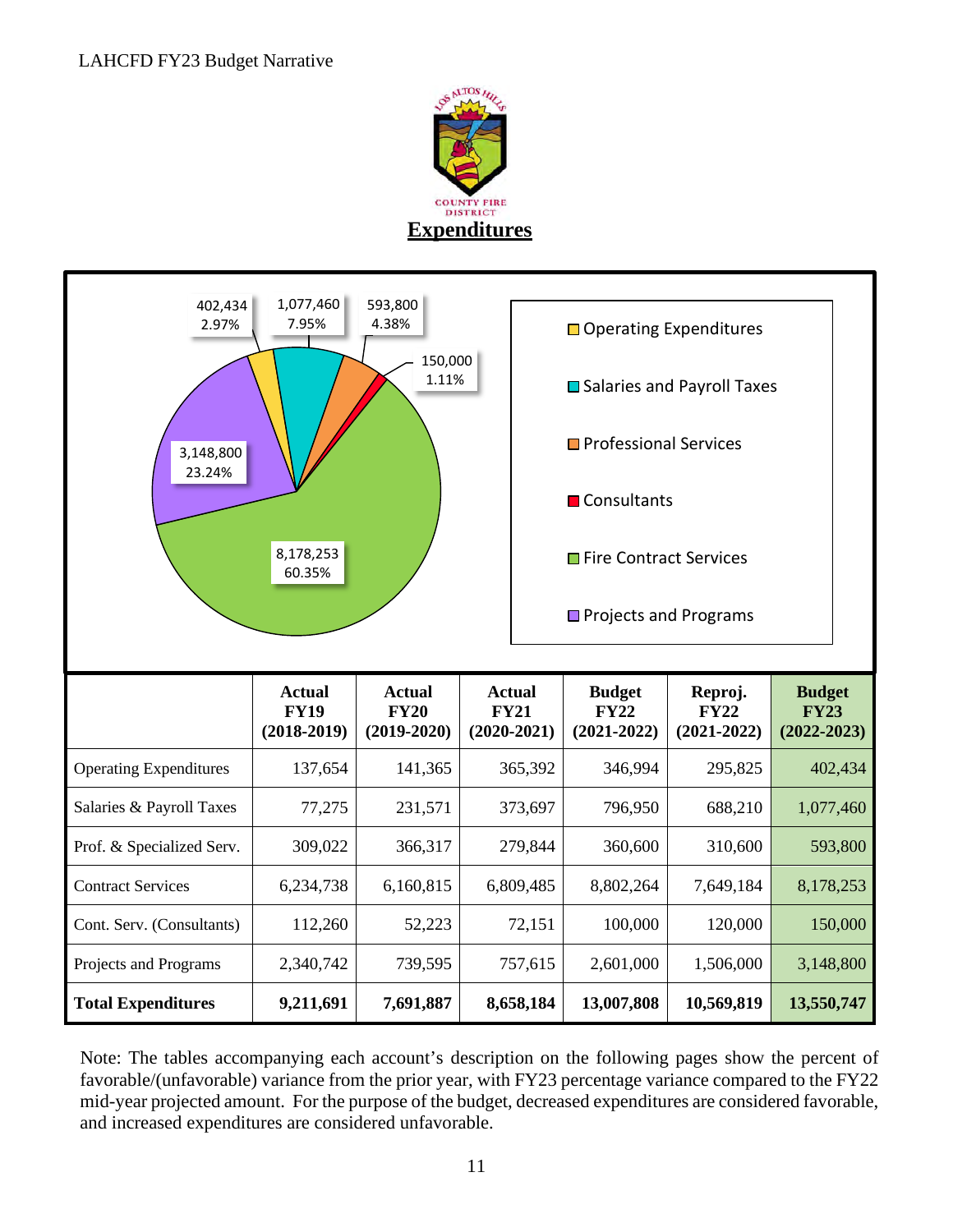## **Operating Expenditures**

• *Liability Insurance (FAIRA):*

In FY16, the District entered into an insurance policy with the Fire Agencies Insurance Risk Authority (FAIRA), which provides comprehensive asset and liability coverage. FY21 amounts were low due to an insurance premium refund received for the FY20 policy. The FY22 amount increased due to addition of hydrants/infrastructure, increase in current value assessment of the District owned El Monte Fire Station, and increase in insurance rates due to COVID-19. Insurance rates are expected to continue to rise for FY23.

| FY23 Budget    | 28,000 | $-21.2\%$   | FY21 Actual | 1.934 | 27.2%      |
|----------------|--------|-------------|-------------|-------|------------|
| FY22 Projected | 23,100 | $(1,094\%)$ | FY20 Actual | 2,657 | $(5.6\%)$  |
| FY22 Budget    | 25,000 | $1,192\%$   | FY19 Actual | 2,517 | $(16.5\%)$ |

# • *Workers' Comp. – Special Districts*

This account tracks Workers' Compensation expenditures for the District's employees and differs from the "Self-Insurance Claim (Workers' Comp Los Altos)" operating expenditure described below. In FY19, the District hired its first employee and entered into a Workers' Compensation insurance policy with State Compensation Insurance Fund (SCIF). In FY20, coverage was added for the District's two additional .50 FTE part-time employees and volunteer CERT supervisors. More coverage was added in FY21 for an additional full-time employee, but insurance expense was lower due to a refund received on the FY20 policy. For FY22 and FY23, rates are expected to increase due to additional District employees and an increase in insurance rates due to COVID-19.

| FY23 Budget        | 17,000 | $36.0\%$    | FY21 Actual | 4,385 | 47.7%  |
|--------------------|--------|-------------|-------------|-------|--------|
| FY22 Projected     | 12,500 | $185.1\%$   | FY20 Actual | 8,379 | (678%) |
| <b>FY22 Budget</b> | 5,000  | $(242.1\%)$ | FY19 Actual | .,077 | N/A    |

# • *Commissioners Fee:*

The seven Commissioners of the Board are currently paid \$100 per meeting, which includes the monthly Board Meetings and Strategic Plan meeting attendance, not to exceed five meetings per month per Commissioner.

| FY23 Budget    | 18,000 | $0.0\%$    | FY21 Actual | 14.400 | 7.1%       |
|----------------|--------|------------|-------------|--------|------------|
| FY22 Projected | 18,000 | $(25.0\%)$ | FY20 Actual | 15,500 | $(49.0\%)$ |
| FY22 Budget    | 18,000 | $(25.0\%)$ | FY19 Actual | 10,400 | 31.6%      |

# • *Maintenance – Structures & Grounds:*

Prior to FY21, this account was titled "Buildings and Grounds" and was categorized under "Projects and Programs". Since this account includes the monthly landscaping fees and upgrades made to the El Monte Fire Station and District parcel, it has been reclassified into an "Operating Expenditure." The District began upgrades to the parcel beginning in FY22, hence the higher FY22 Projected and FY23 Budget. For the purpose of analysis, past expenditures from the "Building and Grounds" account are shown in the table below for FY19 and FY20.

| FY23 Budget    | 20,000 | $0.0\%$     | FY21 Actual | 4.815 | 2.0%    |
|----------------|--------|-------------|-------------|-------|---------|
| FY22 Projected | 20,000 | $(315.4\%)$ | FY20 Actual | 4.915 | $9.1\%$ |
| FY22 Budget    | 20,000 | $(315.4\%)$ | FY19 Actual | 5,405 | 0.1%    |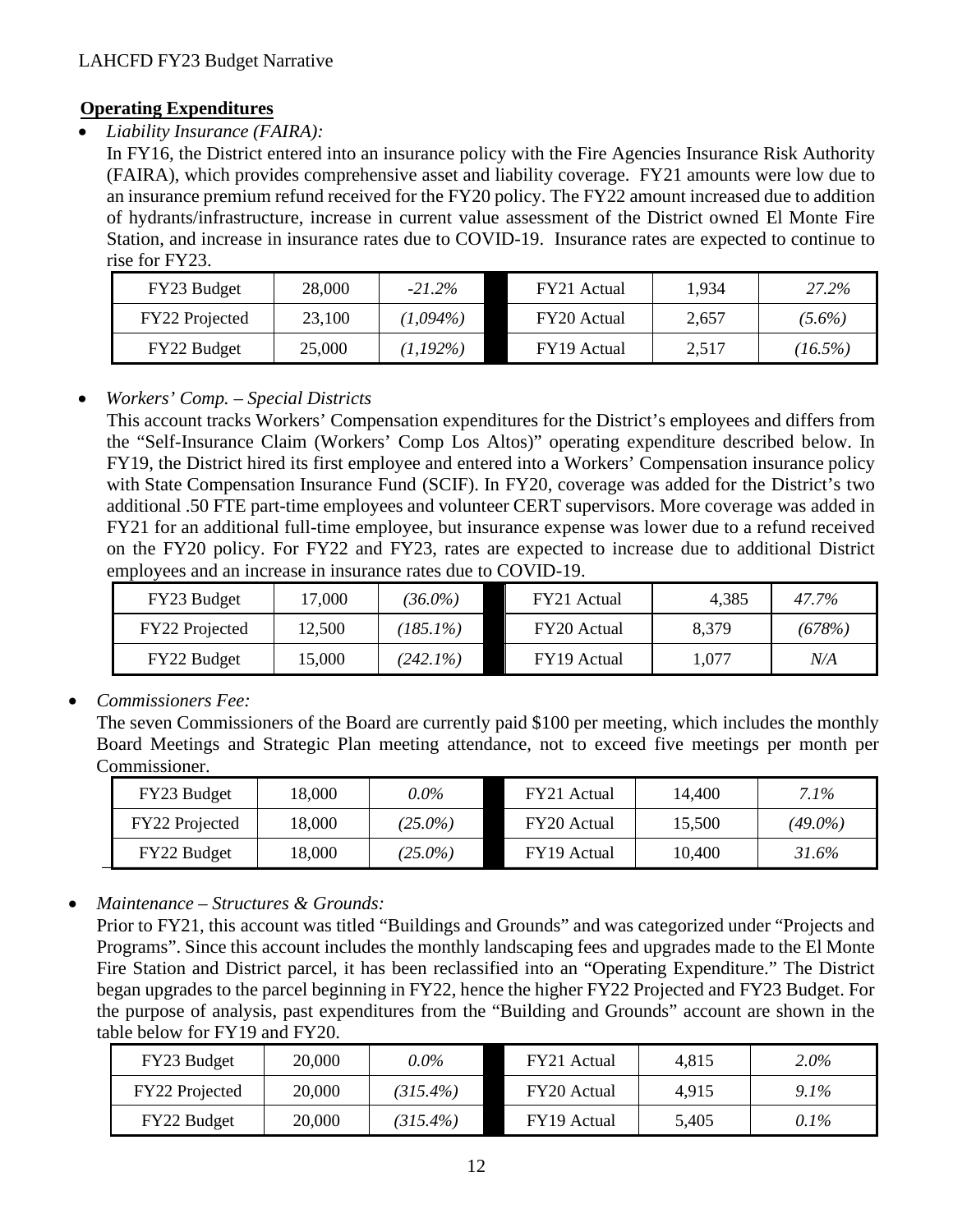#### • *Office Expenses:*

This account includes amounts spent on postage, copier expenses, shredding, Commissioner meeting accommodations, business cards and letterhead, and other typical office expenses. The office costs will continue to increase due to the hiring of additional employees.

| FY23 Budget    | 7,000  | (41.7%)  | FY21 Actual | 9,894  | $(161.0\%)$ |
|----------------|--------|----------|-------------|--------|-------------|
| FY22 Projected | 12,000 | (21.3%)  | FY20 Actual | 3,791  | 63.4%       |
| FY22 Budget    | 10,000 | $1.1\%)$ | FY19 Actual | 10,362 | $(120.2\%)$ |

#### • *Workshops, Conferences & Seminars*

Beginning in FY22, the District covered expenditures for employee development, training, and continuing education.

| FY23 Budget    | 2,000 | $(60.0\%)$ | FY22 Budget | 6,000 | N/A |
|----------------|-------|------------|-------------|-------|-----|
| FY22 Projected | 7,500 | N/A        |             |       |     |

#### • *Professional Services – Internal:*

This account covers the annual fee paid to the Clerk of the County for processing of the "Property Tax Administration Fee." FY21 expenditures include a one-time payment for "Management Audit Cost Recovery Allocation" per the County.

| FY23 Budget    | 500 | $(116.5\%)$ | FY21 Actual | 193,770 | (83, 783%) |
|----------------|-----|-------------|-------------|---------|------------|
| FY22 Projected | 231 | 99.9%       | FY20 Actual | 231     | $0.0\%$    |
| FY22 Budget    | 500 | 99.7%       | FY19 Actual | 231     | $0.0\%$    |

#### • *Property Tax Administration Fee:*

The Property Tax Administration Fee is paid to the County in the 4<sup>th</sup> Quarter of the fiscal year and is based on a variable percentage of actual property tax collection costs. The County provides an estimate of the fee as part of its revenue projections, which typically is less than 1% of tax revenue.

| FY23 Budget           | 121,000 | $(5.2\%)$ | FY21 Actual | 109,924 | $(7.0\%)$ |
|-----------------------|---------|-----------|-------------|---------|-----------|
| <b>FY22</b> Projected | 15,000  | $(4.6\%)$ | FY20 Actual | 102.729 | 1.0%      |
| FY22 Budget           | 13,000  | $(2.8\%)$ | FY19 Actual | 103,738 | $7.8\%$   |

• *Publications and Legal Notices:*

Notices of fire prevention hearings, public notices, and the "Los Altos Hills Our Town" mailings to the unincorporated areas of the District are recorded in this account.

Note: notices or requests for proposals relating to a specific projects or program are expensed to the corresponding accounts.

| FY23 Budget           | 30,000 | $(100.0\%)$ | FY21 Actual | 15.459 | (197.2%) |
|-----------------------|--------|-------------|-------------|--------|----------|
| <b>FY22</b> Projected | 15,000 | $3.0\%$     | FY20 Actual | 5,202  | 41.2%    |
| FY22 Budget           | 22,000 | (42.3%)     | FY19 Actual | 8,847  | (166.7%) |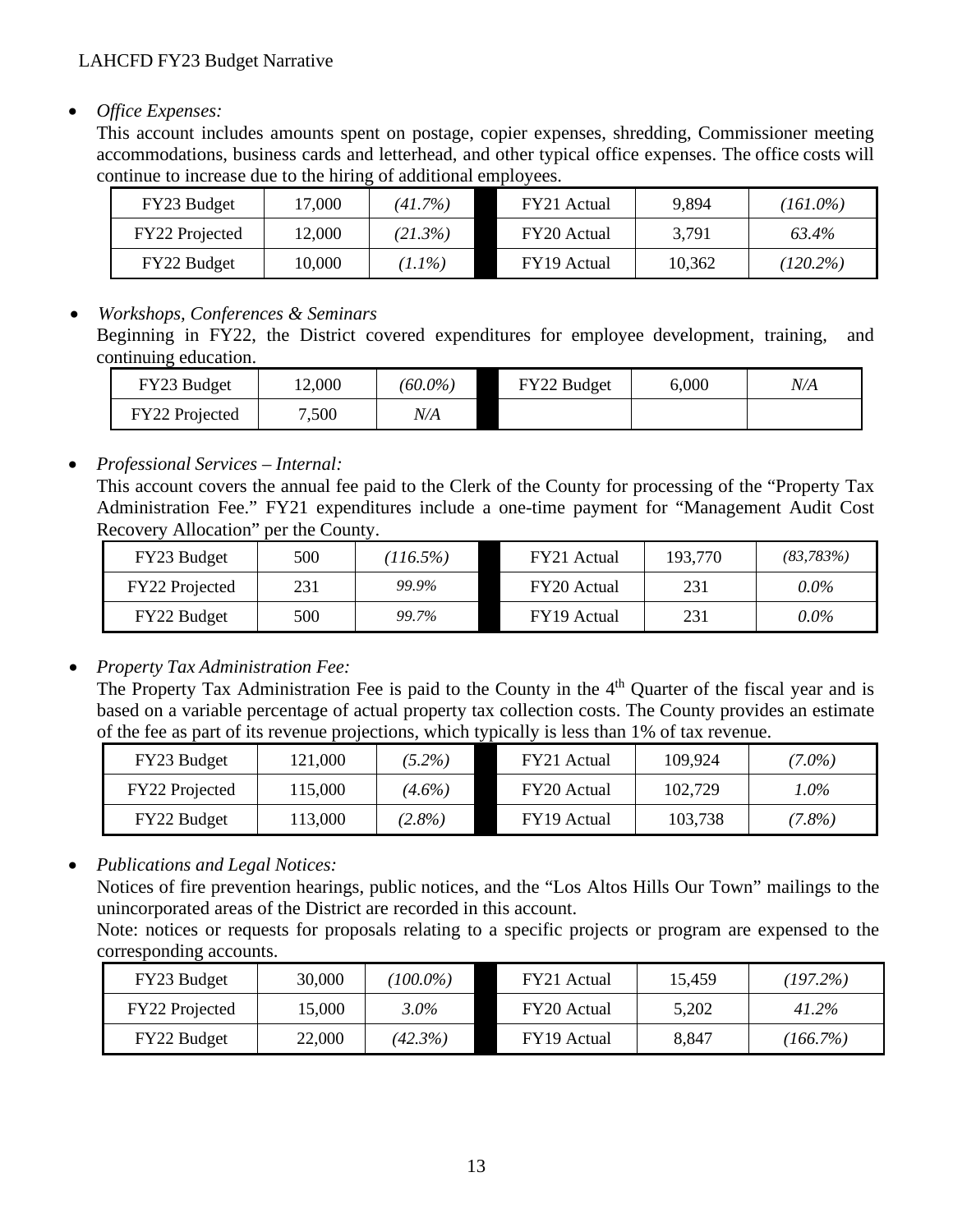### • *IC – Cost Allocation Plan*

Beginning in FY22, this account covers allocation costs as calculated by the County's Cost Management Unit.

| FY23 Budget    | 78,934 | $31.6\%$ | FY22 Budget | 59,994 | N/A |
|----------------|--------|----------|-------------|--------|-----|
| FY22 Projected | 59,994 | V/A      |             |        |     |

• *Self-Insurance Claim (Workers' Comp Los Altos):*

Prior to FY21, this account was titled "Self-Insurance Claim (Workers' Compensation)" and was categorized under "Contract Services" but has been reclassified as an "Operating Expense." The purpose of this account is payment for the District's share of workers' compensation claims, dating from 1993 when firefighter personnel were shared with Los Altos Fire. The City of Los Altos bills the District an agreed upon one- third of the actual payments quarterly. FY21 amounts are higher since the City of Los Altos did not send the bills for FY20 until FY21. For this analysis, past expenditures from the "Self-Insurance Claim (Workers' Compensation)" account are shown in the table below for FY19 and FY20.

| FY23 Budget        | 10.000 | $(33.3\%)$ | FY21 Actual | 10,310 | $(100.0\%)$ |
|--------------------|--------|------------|-------------|--------|-------------|
| FY22 Projected     | 7,500  | 27.3%      | FY20 Actual |        | 100.0%      |
| <b>FY22 Budget</b> | 7,500  | 27.3%      | FY19 Actual | 5.666  | (1103.0%)   |

• *Miscellaneous/Operations Contingency:* 

This account is modified from prior years to cover both expenses that do not fall into a specific expense category (such as district banners and signage, dues and subscriptions, or boardroom expenses). Beginning in FY20, this account was modified to include a larger contingency for all the "Operating Expenditure" accounts.

| FY23 Budget    | 50,000 | $(900.0\%)$   | FY21 Actual | 500   | 82.6%       |
|----------------|--------|---------------|-------------|-------|-------------|
| FY22 Projected | 5,000  | $(900.0\%)$   | FY20 Actual | 2,877 | $(496.9\%)$ |
| FY22 Budget    | 50,000 | $(9,900.0\%)$ | FY19 Actual | 482   | 69.4%       |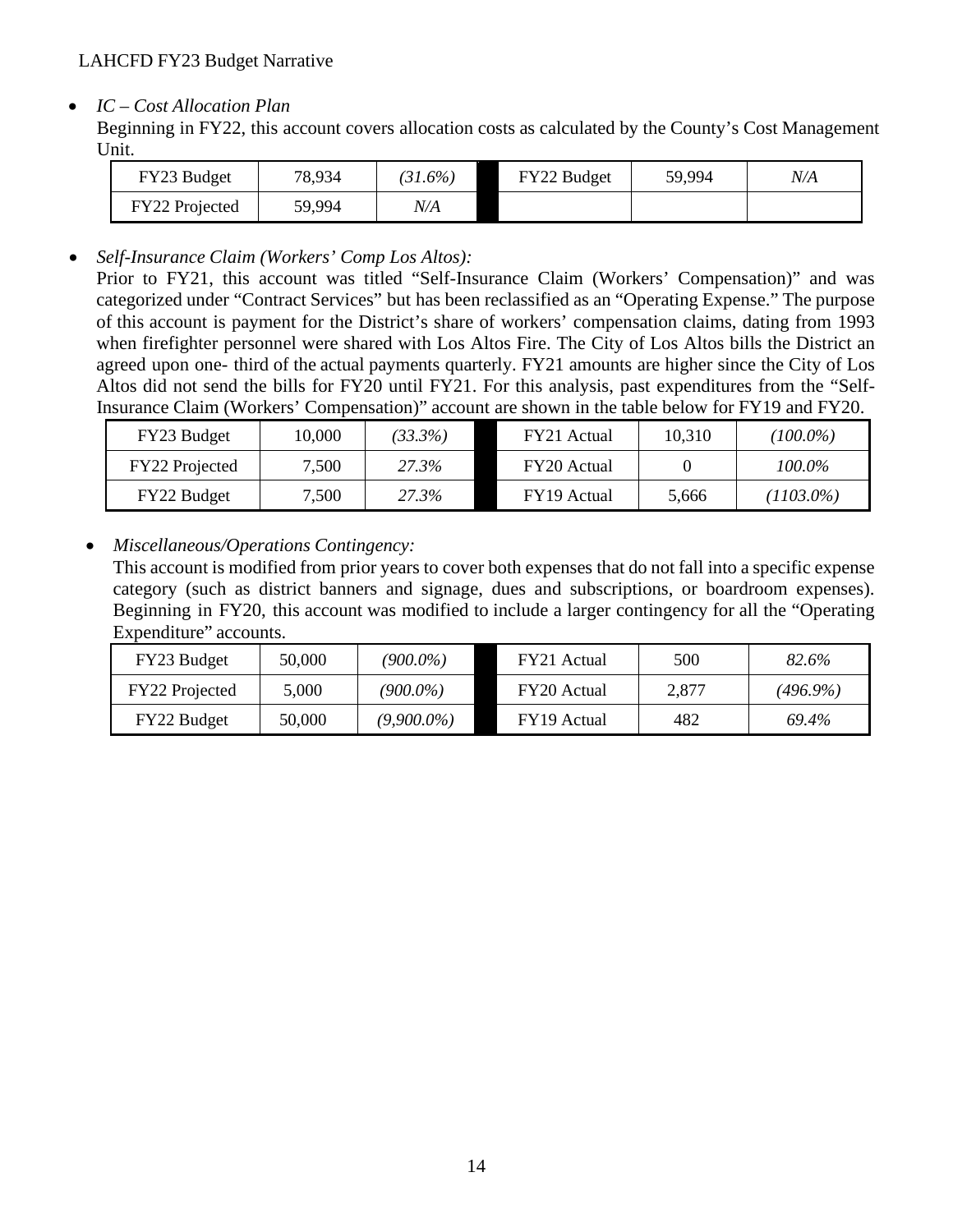### **Salaries and Payroll Taxes**

| FY 2022-2023                      |                | FY 2021-2022                      |                |
|-----------------------------------|----------------|-----------------------------------|----------------|
| <b>General Manager</b>            | 1.0 FTE        | <b>General Manager</b>            | 1.0 FTE        |
| <b>Operations Manager</b>         | 1.0 FTE        | <b>Operations Manager</b>         | <b>1.0 FTE</b> |
| <b>Emergency Services Manager</b> | <b>1.0 FTE</b> | <b>CERT Prog. General Analyst</b> | <b>1.0 FTE</b> |
| Comm. Ed. & Risk Red. Manager     | 0.5 FTE        | <b>Emergency Services Manager</b> | $0.5$ FTE      |
| District Clerk                    | 0.5 FTE        | <b>District Clerk</b>             | $0.5$ FTE      |
| <b>Technical Analyst</b>          | $0.5$ FTE      | <b>Technical Analyst</b>          | 0.5 FTE        |
| Prog., Planning & Grants Manager  | <b>1.0 FTE</b> |                                   |                |
| <b>Total:</b>                     | <b>5.5 FTE</b> | <b>Total:</b>                     | <b>4.5 FTE</b> |

#### • *General Manager:*

On October 1, 2018, the District hired a part-time .50 FTE (full-time equivalent) General Manager to oversee and manage operations, projects, programs, and community outreach activities. On November 17, 2020, the General Manager was changed to a full-time 1 FTE position due to the increased time required to perform services for the District's benefit, including operational oversight and response functions to the County Board of Supervisors. The General Manager's annual compensation rate is currently \$213,333, with employer's share of payroll taxes at 6.2% for Social Security (FICA) up to \$147,000 of the salary, 1.45% for Medicare, 2.7% of the first \$7,000 of salary for Federal Unemployment, and 3.5% of the first \$7,000 of salary for California Unemployment/Employment Training Tax. The FY19 Actual figure in the table below represents a partial year salary for the General Manager (October 2018 – July 2019). The FY23 annual salary has been budgeted at \$220,000. The full-time General Manager position receives no medical or retirement benefits.

The full-time (1 FTE) Technical Analyst /Programs, Planning and Grants Manager will manage programs, planning and project management of the Cal OES/FEMA Grant application process currently under development. Manager will develop and design planning and project management and plan grants and funding sources that support the initiatives of the District. Manager is responsible for the selection, procurement, installation, training and implementation of project management software, training of personnel, automated workflow systems and data platforms. Serves in a leadership role and liaison for planning, project management and grants to County, local and regional agencies, partners and other parties that are cooperatives with the District. The FY23 annual compensation for this position has been budgeted at \$180,000. The Programs, Planning and Grants Manager will receive no medical or retirement benefits.

• *Emergency Services Manager (ESM):*

The Emergency Services Manager (ESM) leads, oversees, and coordinates projects to benefit the community. Responsibilities include management of programs for the Community Emergency Response Team (CERT), training programs and drill activities for volunteers and residents, organization and maintenance of the emergency supply ARK, recovery operations for emergencies and disasters, and coordination of emergency services with other local agencies. The ESM also coordinates with the Community Education and Risk Reduction Manager on outreach presentations to neighborhoods and the community, such as Firewise Communities and Neighborhood Evacuation Drills.

<sup>•</sup> *Programs Planning and Grants Manager:*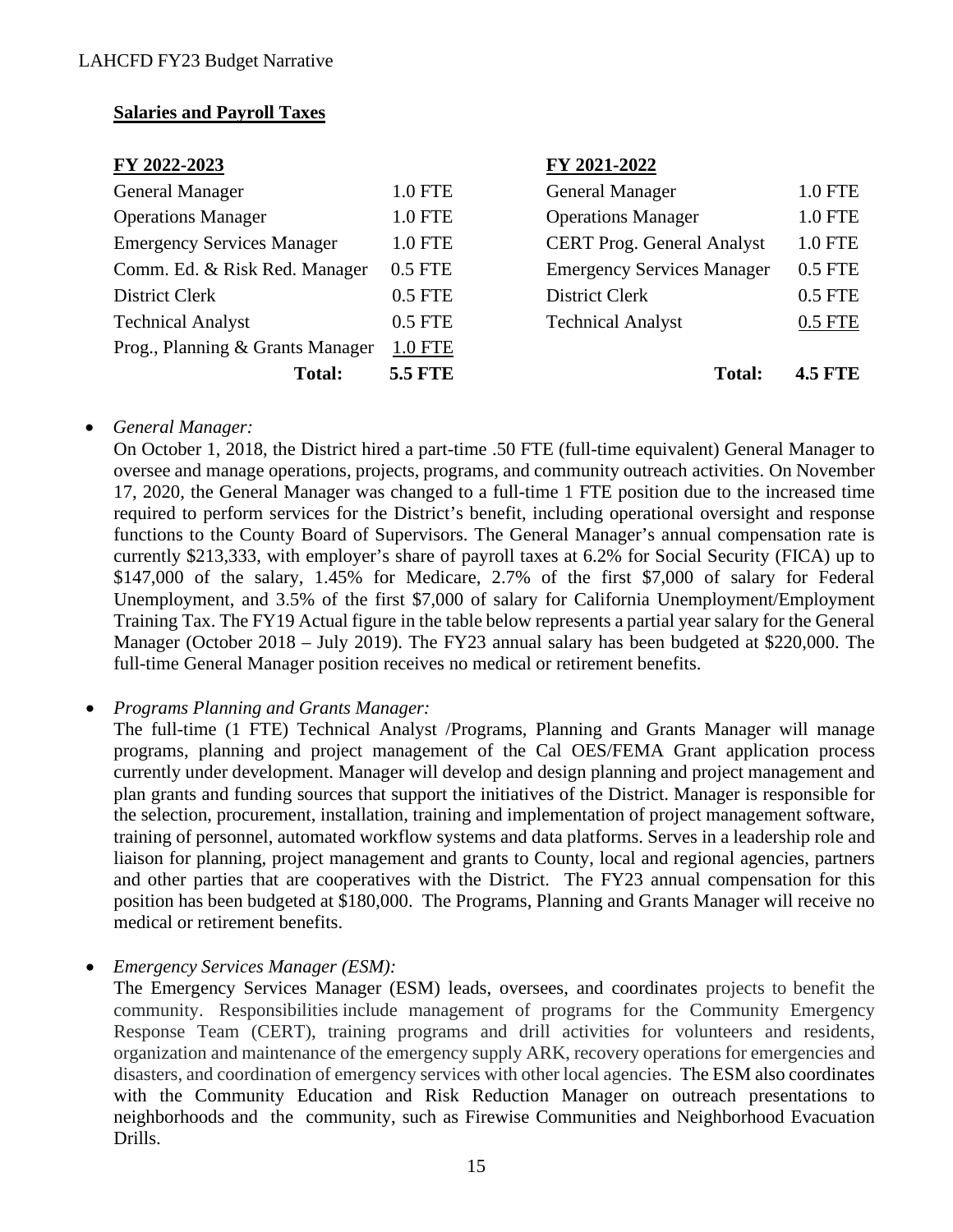The ESM coordinates with the Operations Manager to implement evacuation routes, emergency roads, and early warning notification programs. This position used to be a contracted service through SCCCFPD but was reclassified as a part-time (.50 FTE) employee position beginning in September 2019. For FY23, options will be considered to reorganize the position to a full-time (1 FTE) position with annual hourly compensation budgeted at \$133,250. The ESM position receives no medical or retirement benefits.

• *Operations Manager:* 

Beginning in December 2021, the District hired a full-time (1 FTE) Operations Manager to provide operational support, administration, manage operations in projects and services, and develop methods to ensure continuous improvement of service operations to protect the lives, property and environment within the Community. The Operations Manager works to strengthen the IHFR Programs, provides operational support for projects including evacuation routes, emergency roads, and early warning notification programs, supports the operations of the District's five hundred and forty (540) fire hydrants and related hydrant infrastructure system, participates with SCCCFPD and the community to review and update the CWPP Annex 4, and provides operational support to regional partners and SCCFSC. This position coordinates with the Emergency Services Manager (ESM) and Community Education and Risk Reduction Manager and the Programs, Planning and Grants Manager on prevention, protection and emergency and disaster programs. The FY23 annual hourly compensation for this position has been budgeted at \$182,000. The full-time Operations Manager position receives no medical or retirement benefits.

#### • *Community Education and Risk Reduction Manager:*

In FY23, the District will consider options for position reorganization of the duties of the Emergency Services Manager and the CERT Program General Analyst. If approved, one part-time (.5 FTE) position will be titled Community Education and Risk Reduction Manager to manage programs for education, outreach and risk reduction in the community. The Community Education and Risk Reduction Manager will be involved in the District's risk reduction projects and programs including Defensible Space Brush Chipping and Debris Removal, Evacuation Route & Vegetation Management, goats for vegetation mitigation, hydrant relocation and placement, Home Ignition Zones (HIZ) and Rebate Programs, emergency access roads projects, and responses to a variety of resident inquiries. The Community Education and Risk Reduction Manager also assists the Emergency Services Manager with community education and outreach efforts to support the community participation in the District's comprehensive emergency and disaster programs. The FY23 annual hourly compensation has been budgeted at \$98,500. The Community Education and Risk Reduction Manager position receives no medical or retirement benefits.

#### • *District Clerk:*

The District Clerk was reclassified in October 2019 from "Contract Services (Consultant)" to a parttime (.50 FTE) employee position. The District Clerk serves as the primary and confidential administrative liaison for the LAHCFD Commission and its legal counsel and for the Fire Chief and other executive management personnel in the County. Responsibilities include preparing the monthly packets, taking minutes of the monthly meetings, responding to public inquiries, collecting invoices for payment, and coordinating auditor visits. The FY23 annual hourly compensation has been budgeted at \$68,000. The District Clerk position receives no medical or retirement benefits.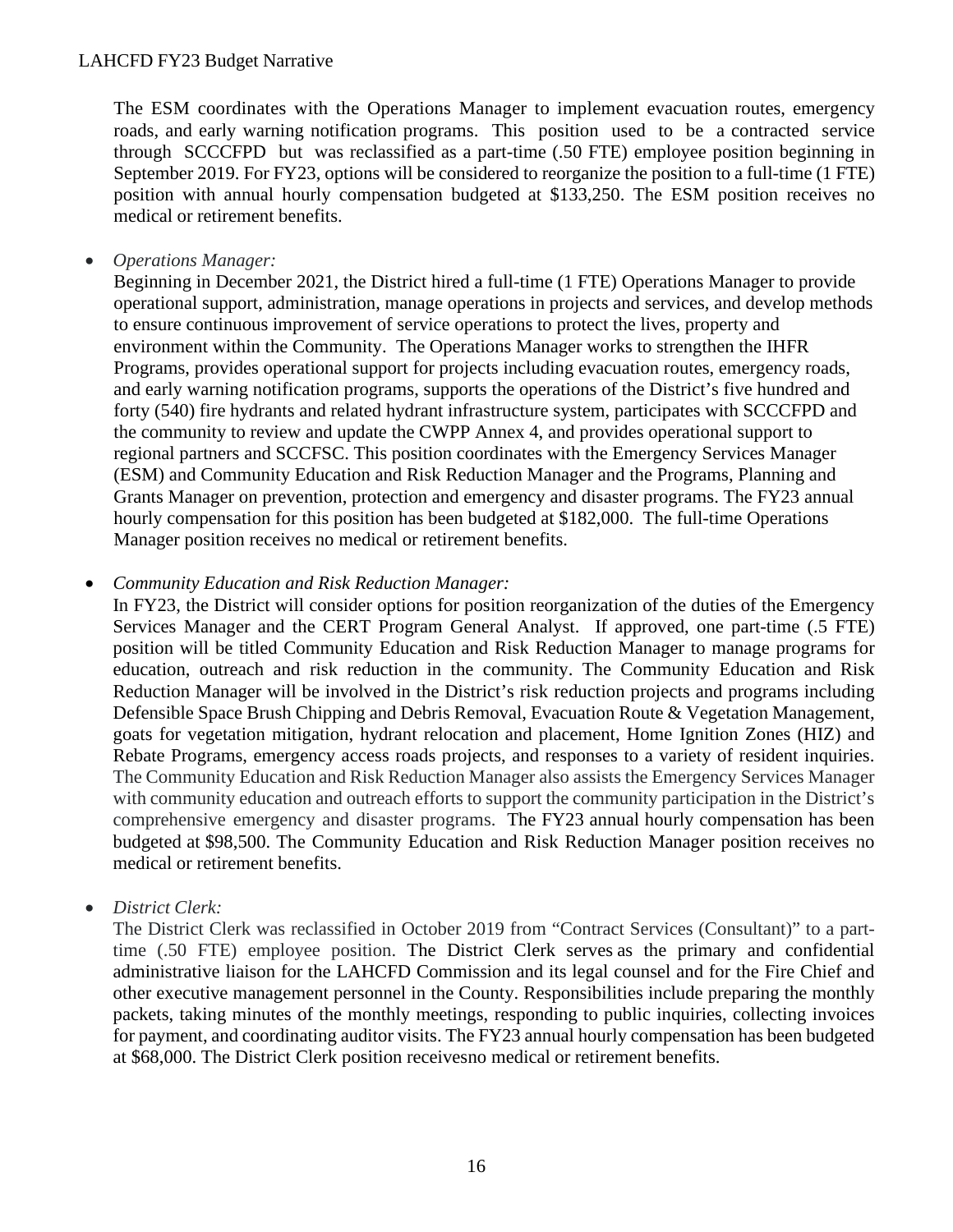## • *Technical Analyst:*

Beginning in FY23, a position is available for a part-time (.5 FTE) Technical Analyst. Duties may include assist with the District's Geographical Information System (GIS) Mapping Technology, assist with the District's social media platforms and website, assist with evaluating new technology and resources to educate the community and align outreach communications with neighboring agencies, and provide analytical support to programs and administrative personnel. The FY23 annual hourly compensation for this position has been budgeted at \$65,000. The Technical Analyst position receives no medical or retirement benefits

| <b>Permanent Employees – Special Districts</b> |         |            |             |         |             |  |  |  |
|------------------------------------------------|---------|------------|-------------|---------|-------------|--|--|--|
| FY23 Budget                                    | 946.750 | $(48.3\%)$ | FY21 Actual | 346,022 | $(61.9\%)$  |  |  |  |
| <b>FY22</b> Projected                          | 638,210 | $(84.4\%)$ | FY20 Actual | 213,781 | $(200.0\%)$ |  |  |  |
| FY22 Budget                                    | 737,000 | $113.0\%$  | FY19 Actual | 71.250  | N/A         |  |  |  |

| <b>Medicare Tax – Employers Share</b> |        |            |             |       |             |  |  |  |
|---------------------------------------|--------|------------|-------------|-------|-------------|--|--|--|
| FY23 Budget                           | 14,600 | (69.8%)    | FY21 Actual | 5.017 | $(61.9\%)$  |  |  |  |
| <b>FY22</b> Projected                 | 8.600  | $(71.4\%)$ | FY20 Actual | 3,100 | $(200.1\%)$ |  |  |  |
| <b>FY22 Budget</b>                    | 9.150  | $(82.4\%)$ | FY19 Actual | 1.033 | N/A         |  |  |  |

| <b>FICA</b> – Special Districts |        |            |             |        |             |  |  |  |
|---------------------------------|--------|------------|-------------|--------|-------------|--|--|--|
| FY23 Budget                     | 53,700 | $(64.7\%)$ | FY21 Actual | 21,453 | $(61.9\%)$  |  |  |  |
| <b>FY22</b> Projected           | 32,600 | $(52.0\%)$ | FY20 Actual | 13.255 | $(200.0\%)$ |  |  |  |
| <b>FY22 Budget</b>              | 39,000 | (81.8%)    | FY19 Actual | 4.418  | N/A         |  |  |  |

| <b>Unemployment – Special Districts</b> |       |         |             |        |             |  |  |  |
|-----------------------------------------|-------|---------|-------------|--------|-------------|--|--|--|
| FY23 Budget                             | 2,410 | 33.9%)  | FY21 Actual | 204. ا | 16.1%       |  |  |  |
| FY22 Projected                          | .800  | (49.5%) | FY20 Actual | 1.425  | $(150.0\%)$ |  |  |  |
| FY22 Budget                             | .800  | (49.5%) | FY19 Actual | 574    | N/A         |  |  |  |

• *Temporary and Seasonal Employees:*

This is a new account for FY23 for temporary and seasonal positions hired to assist on projects during high-fire season months such as: 1.) community events; 2.) emergency preparedness fairs; 3.) coordination with the Town of Los Altos Hills regarding residential complaints about fire hazards, hydrant issues involved with development of property, weed and vegetation mitigation; 4.) CERT volunteer training, programs and drills; and 5.) coordination with Firewise Community organization in neighborhoods and neighborhood evacuation routes practice and drills. Position titles and job descriptions are from County Fire Department

- Community Risk Reduction Specialist I, salary range from \$40.00 \$59.00/hour
- Community Risk Reduction Specialist II, salary range from \$60.00 \$75.00/hour
- Program Specialist I, salary range from \$30.00 \$55.00/hours
- *Overtime*

This account was created in FY22 to cover overtime hours for non-salaried full-time employees.

| FY23 Budget    | 10,000 | $(42.9\%)$ | FY22 Budget | 10,000 | N/A |
|----------------|--------|------------|-------------|--------|-----|
| FY22 Projected | 7,000  | N/A        |             |        |     |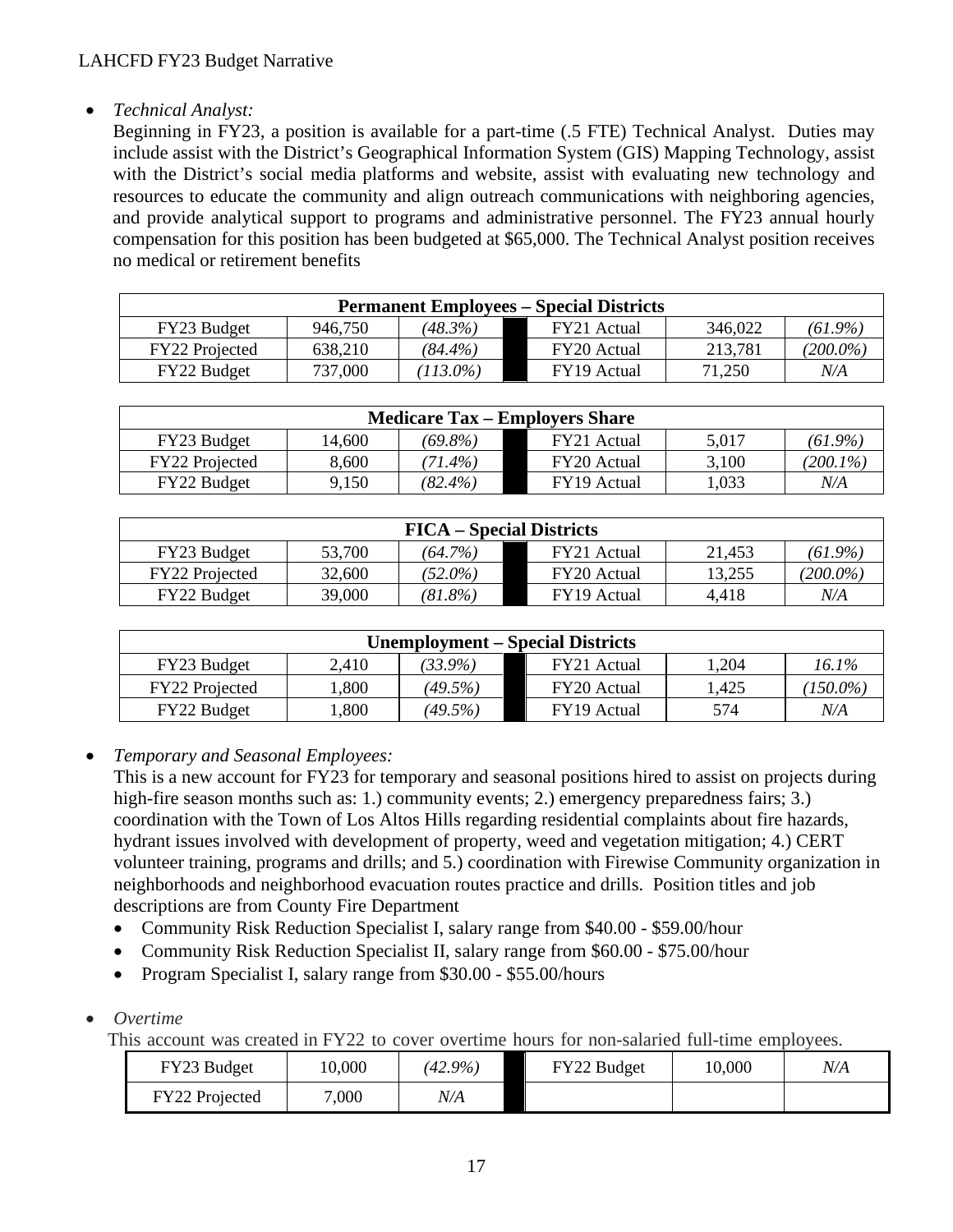### **Professional & Specialized Services**

• *Annual Audit Charter:* 

The District's finances are audited annually by an outside CPA firm and are subject to audit at any time by the Audit Division of the Santa Clara County Board of Supervisors. The current contract with the auditing firm expired in FY22, so FY23 has been budgeted slightly higher to account for a new contract.

| FY23 Budget    | 28,000 | $33.3\%$  | FY21 Actual | 20,081 | $0.0\%$ |
|----------------|--------|-----------|-------------|--------|---------|
| FY22 Projected | 21,000 | $(4.6\%)$ | FY20 Actual | 20,081 | $0.1\%$ |
| FY22 Budget    | 21,000 | $(4.6\%)$ | FY19 Actual | 20,105 | (3.5%)  |

## • *Accounting Services:*

Vargas Company provides the District with financial consulting services including monthly reports, budget planning, and audit preparation. Accounting services are contracted at a set annual rate and are paid monthly. The Financial Consultant's contract increases when the District requires additional services (such as voucher preparation and payroll processing.)

| FY23 Budget    | 40,800 | $3.0\%$ | FY21 Actual | 39,600 | $0.0\%$    |
|----------------|--------|---------|-------------|--------|------------|
| FY22 Projected | 39,600 | $0.0\%$ | FY20 Actual | 39,600 | $0.0\%$    |
| FY22 Budget    | 39,600 | $0.0\%$ | FY19 Actual | 39,600 | $(10.0\%)$ |

## • *Outside Legal Fees:*

During FY21, the District ended its contract with a private legal firm and is now represented exclusively by the Offices of the County Counsel. County Counsel assists the District in all legal matters, including legal analysis, advice, matters pertaining to Human Resources, employee hiring, personnel policies, and the drafting of legal documents.

| FY23 Budget    | 150,000 | $0.0\%$    | FY21 Actual | 129,662 | 54.6%       |
|----------------|---------|------------|-------------|---------|-------------|
| FY22 Projected | 150,000 | $(15.7\%)$ | FY20 Actual | 285,731 | $(23.0\%)$  |
| FY22 Budget    | 150,000 | $(15.7\%)$ | FY19 Actual | 232,314 | $(136.8\%)$ |

## • *Outside Professional Services:*

The District uses outside business consultants to assist with operations, including website maintenance and content development, development of the Strategic Plan, records retention development, GIS development, videographer services, and designing of District brochures and materials. Outside Professional Services will continue to increase in FY23 with the addition of the Cal OES/FEMA Grant process, District parcel design services, IT services, and CWPP fire fuel modeling services.

| FY23 Budget           | 325,000 | $(255.0\%)$ | FY21 Actual | 90.501 | $(332.9\%)$ |
|-----------------------|---------|-------------|-------------|--------|-------------|
| <b>FY22</b> Projected | 100,000 | $(10.5\%)$  | FY20 Actual | 20,905 | $(23.0\%)$  |
| <b>FY22 Budget</b>    | 50,000  | 44.8%       | FY19 Actual | 17,003 | $(329.6\%)$ |

## • *Professional and Specialized Services Contingency:*

The District has budgeted \$50,000 in FY23 to cover additional professional services necessary to quickly address and find solutions for additional operational projects implementation of Strategic Plan goals and objectives. "Professional and Specialized Services Contingency" covers businesses providing services to the District. "Contract Services (Consultants) Contingency" (see below) covers individuals providing services for the District.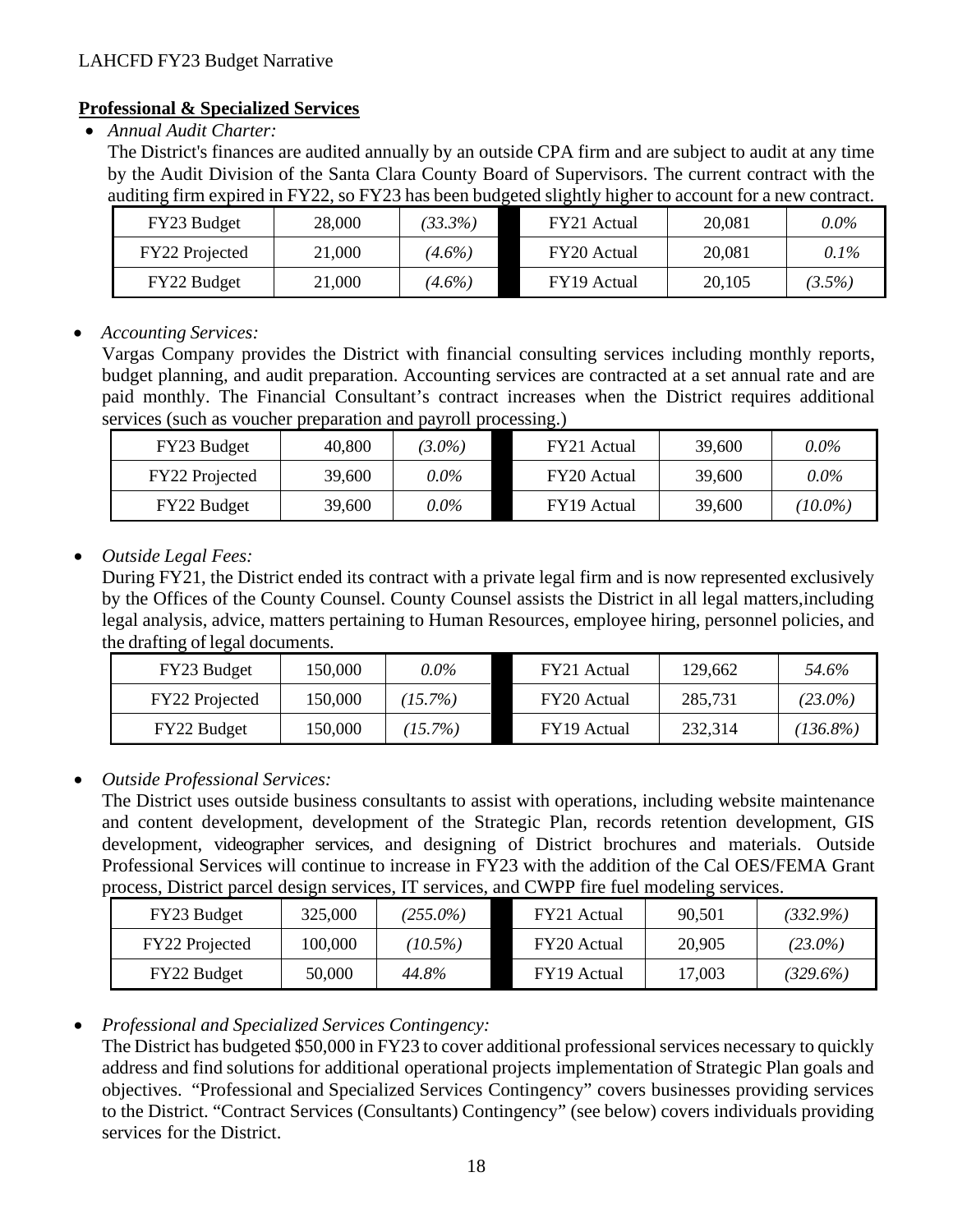## **Contract Services**

• *Central Fire District:*

Beginning January 1, 2017, the District renegotiated its contract with SCCCFPD for fire protection and emergency medical services through December 31, 2026. The annual percentage increase is based on a weighted average allocation of three indices as follows: 50% the change in the San Francisco/Oakland area consumer price index, 25% assessed local secured parcel values, and 25% firefighters' annual cost of living increases in total compensation. The annual percent increase shall not be less than 2% or greater than 5% of the prior year's base rate.

| FY23 Budget    | 5,492,614 | $(4.0\%)$ | FY21 Actual | 5,105,340 | $(4.1\%)$ |
|----------------|-----------|-----------|-------------|-----------|-----------|
| FY22 Projected | 5,279,346 | $(3.4\%)$ | FY20 Actual | 4.904.112 | $(4.6\%)$ |
| FY22 Budget    | 5,423,607 | $(6.2\%)$ | FY19 Actual | 4,690,124 | $(4.3\%)$ |

## • *Battalion 14:*

Battalion 14 services are part of the contract with SCCCFPD and are recorded in a separate account to better track expenditures. Battalion 14 includes the cost of a 24/7 Battalion Chief at the El Monte Fire Station. Annual increases in compensation are calculated at the same rate as outlined above. As part of the 2017 contract, LAHCFD will receive a 1/15th credit of the adjusted base amount for battalion chief services.

| FY23 Budget    | 1,330,639 | $(4.0\%)$ | FY21 Actual | 1,236,816 | $(4.1\%)$ |
|----------------|-----------|-----------|-------------|-----------|-----------|
| FY22 Projected | 1,278,972 | $(3.4\%)$ | FY20 Actual | 1,188,066 | $(4.1\%)$ |
| FY22 Budget    | 1,298,657 | $(5.0\%)$ | FY19 Actual | 1,140,867 | $(5.0\%)$ |

• *SCCCFPD Supplies, Maintenance & Reimbursements:*

Prior to FY22, this account covered the non-labor costs associated with the CERT program, emergency supplies, and other reimbursements to SCCCFPD. Since the ESM position is a District employee and is no longer contracted with SCCCFPD, costs associated with CERT and emergency supplies have been separated into a new account under "Projects and Programs." This account will now cover all reimbursements made to SCCCFPD, including monthly station communications costs and fire station upkeep and maintenance.

| FY23 Budget           | 5,000 | $0.0\%$     | FY21 Actual | 2,345  | 83.0%       |
|-----------------------|-------|-------------|-------------|--------|-------------|
| <b>FY22</b> Projected | 5,000 | $(113.2\%)$ | FY20 Actual | 13,771 | $(479.1\%)$ |
| FY22 Budget           | 5,000 | $(113.2\%)$ | FY19 Actual | 2,378  | 75.8%       |

• *Extra Fire Season Staff:*

Prior to FY20, the District contracted with SCCCFPD for three additional firefighters, nine hours a day during high fire hazard periods, as designated by CAL FIRE. In FY21, the District in coordination with SCCCFPD changed this policy to only provide extra patrol staff on "high risk" fire days.

| FY23 Budget    | 100,000 | $(233.3\%)$ | FY21 Actual | 67,059  | $(56.6\%)$ |
|----------------|---------|-------------|-------------|---------|------------|
| FY22 Projected | 30,000  | 55.3%       | FY20 Actual | 42,830  | 85.7%      |
| FY22 Budget    | 200,000 | $198.2\%$   | FY19 Actual | 300,389 | 11.4%      |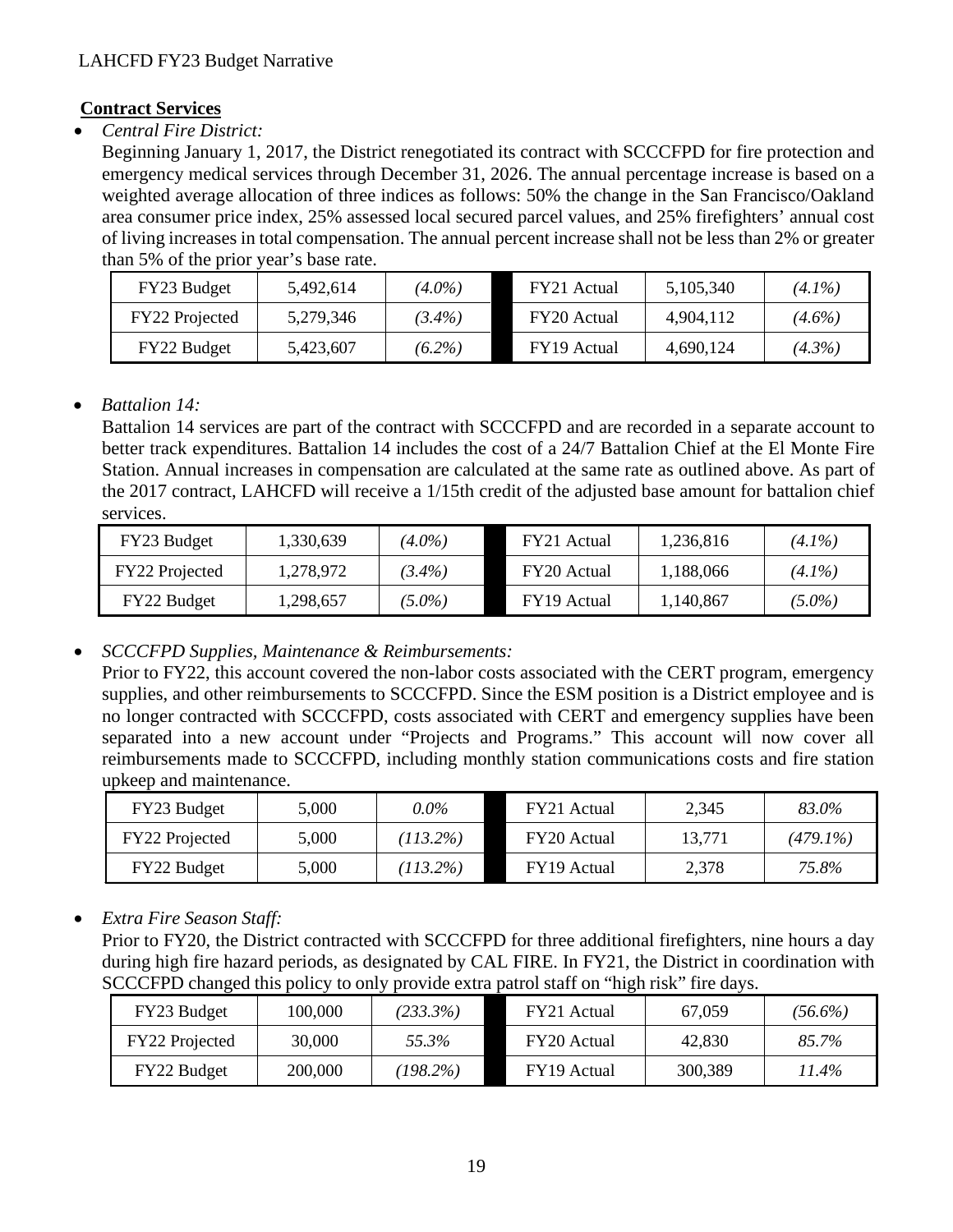• *Type 3 Fire Engine Rental:* 

Beginning in FY18 and under the contract with SCCCFPD, the District rents a Type 3 Engine during extra fire season staff patrolling due to excessive engine wear caused by the District's rugged terrain. In coordination with "Extra Fire Season Staff", the District reduced the Type 3 Fire Engine Rental to provide extra patrolling on only "high risk" fire days.

| FY23 Budget    | 50,000  | (233.3%) | FY21 Actual | 34,830 | $(189.4\%)$ |
|----------------|---------|----------|-------------|--------|-------------|
| FY22 Projected | 15.000  | 56.9%    | FY20 Actual | 12.036 | 86.6%       |
| FY22 Budget    | 100,000 | 187.1%)  | FY19 Actual | 90.134 | 24.9%       |

# • *Foothills Park – Palo Alto Fire Station #8*

Beginning in FY22, the District entered into a joint-agreement with SCCCFPD and the City of Palo Alto to staff firefighters at the Palo Alto owned Foothills Park - Fire Station #8, which borders the District, during the fire season.

| FY23 Budget    | 500,000 | $19.0\%$ | FY22 Budget | 575,000 | N/A |
|----------------|---------|----------|-------------|---------|-----|
| FY22 Projected | 420,000 | N/A      |             |         |     |

# • *Fire Protection Hand Crews*

In FY22, the District budgeted for collaboration with SCCCFPD fuels management crews on projects to provide resilience from wildfire and other disaster that affect overlapping and adjacent service areas.

| FY23 Budget    | 300,000 | $0.0\%$ | FY22 Budget | 300,000 | N/A |
|----------------|---------|---------|-------------|---------|-----|
| FY22 Projected | 300,000 | N/A     |             |         |     |

# • *Contract Services Contingency:*

For FY23, the District has budgeted \$400,000 to cover additional contract services that may be necessary to assist the District with fuel reduction programs to mitigate wildland fire exposure, implementation of CWPP best-practices, assessment of firefighter requirements for hydrant relocation and additions, and assistance in other areas requiring specialized fire service expertise.

## Contract Services (Consultants)

• *Independent Contractor – Consultants:* 

The District had two independent consultant positions which were retired during FY20: District Clerk and Fire Consultant (compensation for both positions is combined into the chart below). This account will now cover any individuals (not businesses) who provide independent contract consulting services to the District as needed, such as administrative, operational, or technical assistance.

| FY23 Budget        | 100,000 | $16.7\%$   | FY21 Actual | 72,151  | $(38.2\%)$ |
|--------------------|---------|------------|-------------|---------|------------|
| FY22 Projected     | 120,000 | $(66.3\%)$ | FY20 Actual | 52.223  | 53.5%      |
| <b>FY22 Budget</b> | 75,000  | $(3.9\%)$  | FY19 Actual | 112.260 | 5.0%       |

# • *Contract Services (Consultants) Contingency:*

For FY23, the District has budgeted \$50,000 to cover additional independent contractor consultant services that may be necessary due to the Strategic Plan goals, implementation of the Management Audit Report recommendations, and other projects such as GIS mapping and records retention.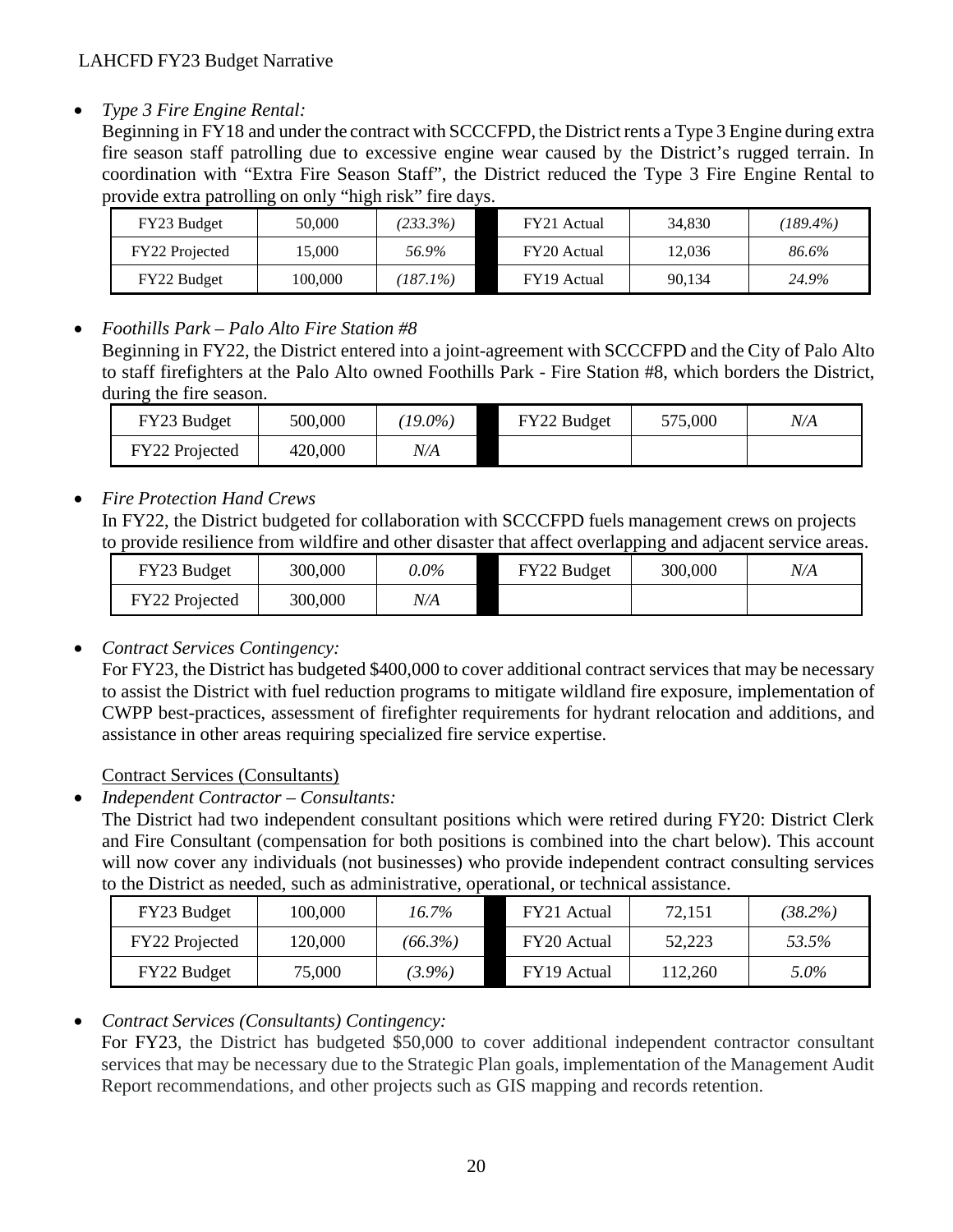### **Projects and Programs**

• *IHFR Defensible Space Brush Chipping & Debris Removal:*

This District-funded, on-site IHFR Defensible Space Brush Chipping & Debris Removal service (provided twice-yearly in each of the District's six Areas) reduces excess fuel loads from residential properties. The program's requests for service have continued to increase due to dryer weather conditions and mounting fire danger from hazardous brush, limbs and branches, and extra funds have been budgeted in FY23 to cover emergency "on-call" requests. Since October 2019, this program has been managed and overseen by the SCCFSC

| FY23 Budget    | 400,000 | $(6.7\%)$  | FY21 Actual | 295,406 | $(1.0\%)$ |
|----------------|---------|------------|-------------|---------|-----------|
| FY22 Projected | 375,000 | $(26.9\%)$ | FY21 Actual | 292,497 | $6.0\%$   |
| FY22 Budget    | 450,000 | (52.3%)    | FY20 Actual | 311,229 | 1.8%      |

## • *IHFR Defensible Space Debris Monthly Dropoff:*

This District-funded program allows residents to drop-off brush debris and other combustible plant materials once a month associated with property hygiene activities. The District reimburses the Town of Los Altos Hills for the cost of the program. The Town's contract with Greenwaste Recovery was renewed in FY22, resulting in slightly higher program costs. Note: one payment for FY18 was paid in FY19.

| FY23 Budget    | 56,000 | $(24.4\%)$ | FY21 Actual | 38,454 | 15.3%   |
|----------------|--------|------------|-------------|--------|---------|
| FY22 Projected | 45,000 | $(16.9\%)$ | FY20 Actual | 45.447 | (37.3%) |
| FY22 Budget    | 45,000 | $(16.9\%)$ | FY19 Actual | 33,097 | 11.3%   |

## • *IHFR Home Ignition Zone (HIZ) Program:*

As part of the contract with SCCFSC, one of the services provided is HIZ inspections for individual homeowners. Through this program, a trained representative from the SCCFSC will go to a resident's home and walk the property, reviewing defensible space and making recommendations for protecting the home from hazardous ignition and fuels. The program was temporarily halted in FY21 due to COVID-19 social distancing requirements but is expected to increase in FY23 due to increased resident interest.

| FY23 Budget    | 230,000 | $360.0\%$ | FY21 Actual | 1.167  | $(89.2\%)$ |
|----------------|---------|-----------|-------------|--------|------------|
| FY22 Projected | 50,000  | (4183.5%) | FY20 Actual | 10,764 | N/A        |
| FY22 Budget    | 150,000 | (12750%)  |             |        |            |

• *IHFR Evacuation Route & Vegetation Management:* 

In FY20, the District entered into a contract with the SCCFSC to manage and oversee the District's "IHFR Evacuation Route & Vegetation Management" by removing hazardous vegetation along roadways to help reduce a wildfire's progress, create defensive areas for firefighters to attack and suppress the fire, egress routes for resident evacuations, and ingress routes for firefighters and emergency personnel. The District has completed evacuation route and vegetation mitigation along Page Mill Road and El Monte and Moody Roads, and plans to complete additional road hardening along Altamont Road during FY22. Additional locations will be added in FY23.

| FY23 Budget           | 400,000 | $(33.3\%)$  | FY21 Actual | 43,680 | $(100.0\%)$ |
|-----------------------|---------|-------------|-------------|--------|-------------|
| <b>FY22</b> Projected | 300,000 | $(586.8\%)$ | FY20 Actual | 27.514 | N/A         |
| FY22 Budget           | 400,000 | $(815.8\%)$ |             |        |             |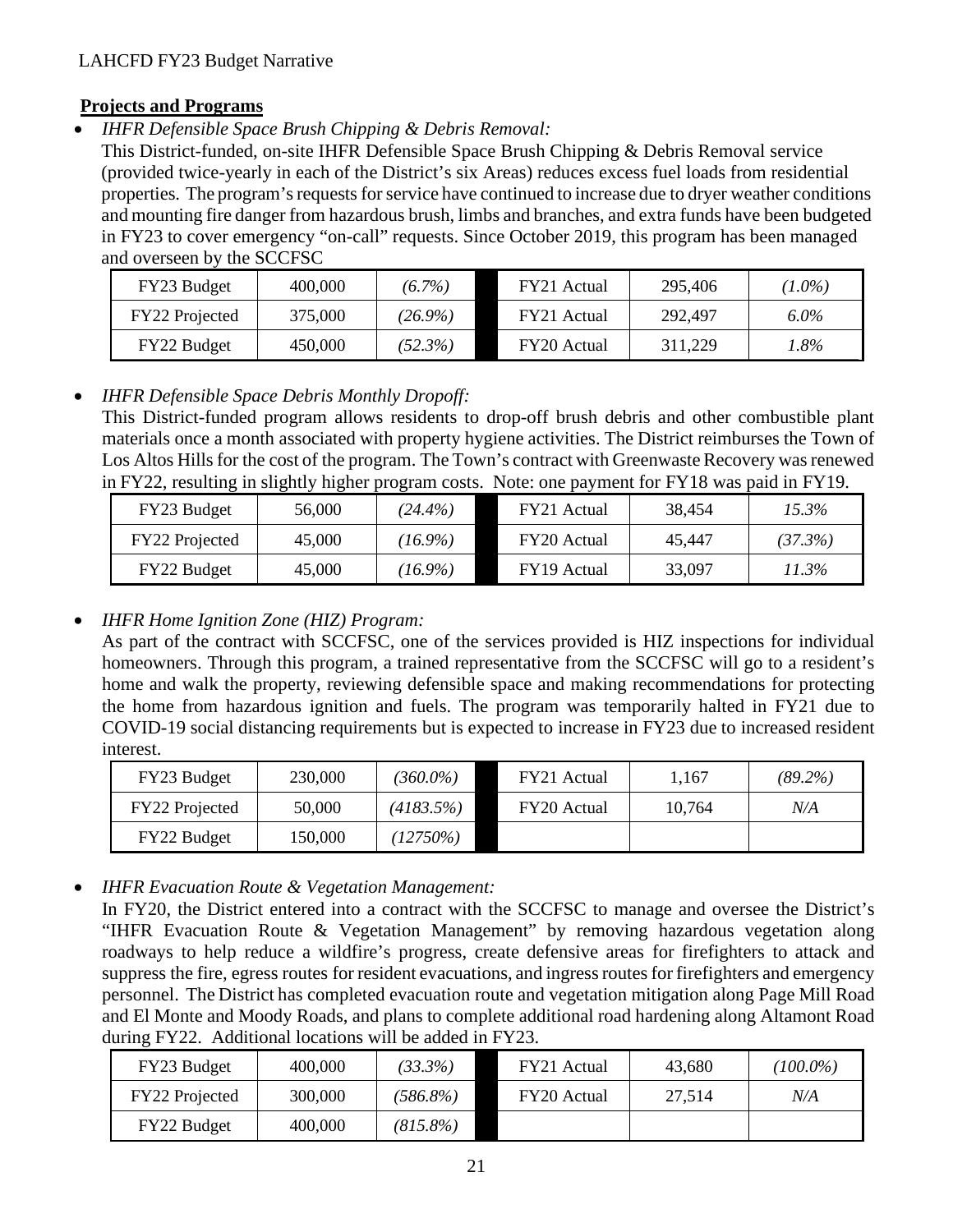• *IHFR Open Space Fuel Break Program:* 

This account was added in FY22 for creation of fuel breaks and fuel reduction in the open space and high-riskwildfire areas within the District and adjoining territories.

| FY23 Budget    | 200,000 | 27.3% | FY22 Budget | 400,000 | N/A |
|----------------|---------|-------|-------------|---------|-----|
| FY22 Projected | 275,000 | V/A   |             |         |     |

## • *IHFR I-280 Fuel Break Project:*

This is a new account for FY23, for hazardous fuel reduction and removal of hazardous fire fuels along a 5.9 mile stretch of I-280 from Page Mill Road to Permanente Creek, which is a critical evacuation route in the event of wildfire, earthquake, or other disaster. The program will be run in coordination with SCCFSC and with permits through Caltrans AND is estimated to take 3-5 years to complete. The District has applied for Cal OES/FEMA grant to assist with financing the multi-million dollar project. Ongoing maintenance of the vegetation will be necessary after completion of the project. The District has budgeted \$550,000 for this program in FY23.

## • *IHFR Goat Grazing Program:*

The District rents goats annually for hazardous fuel load reduction, usually provided at the end of the fiscal year in June. The District renewed their annual contact with Ecosystem Concepts, Inc. in FY22, which included a 5% increase in service costs. FY23 costs have been increased to include the possibility of goat grazing in additional locations.

| FY23 Budget    | 40,000 | $(60.0\%)$ | FY21 Actual | 19.556 | $(5.0\%)$ |
|----------------|--------|------------|-------------|--------|-----------|
| FY22 Projected | 25,000 | (27.8%)    | FY20 Actual | 18,624 | $(5.0\%)$ |
| FY22 Budget    | 25,000 | (27.8%)    | FY19 Actual | 17,738 | $0.0\%$   |

# • *Emergency/CERT/ARK Supplies:*

Prior to FY21, this account was listed under the "Contract Service" category with purchases related to CERT, PEP, emergency supplies and equipment, and other emergency service expenses reimbursed to SCCCFPD through a retired account titled "Fire Prevention/Emergency Prep". Since the ESM and Community Education and Risk Reduction Manager are employees of the District, these purchases are better classified as their ownexpenditure account under "Projects and Programs." For the purpose of analysis, past expenditures from the "Fire Prevention/Emergency Prep" account are shown in the table below for FY19 and FY20.

| FY23 Budget           | 40,000 | $14.3\%$ | FY21 Actual | 28515  | $(107.1\%)$ |
|-----------------------|--------|----------|-------------|--------|-------------|
| <b>FY22</b> Projected | 35,000 | (22.7%)  | FY20 Actual | 13.771 | $(479.1\%)$ |
| FY22 Budget           | 35,000 | (22.7%)  | FY19 Actual | 2,378  | 75.8%       |

# • *Vegetation and Response Equipment & Maintenance:*

This is a new account for FY23 for purchase and repairs and maintenance of a heavy-duty work truck that has the capacity to haul district equipment and emergency equipment trailers, and to purchase a masticator and other equipment to facilitate the removal of vegetation to assist with the preparation and development of evacuation routes and vegetation mitigation of fire roads within the District. The District has budgeted \$175,000 for this account in FY23.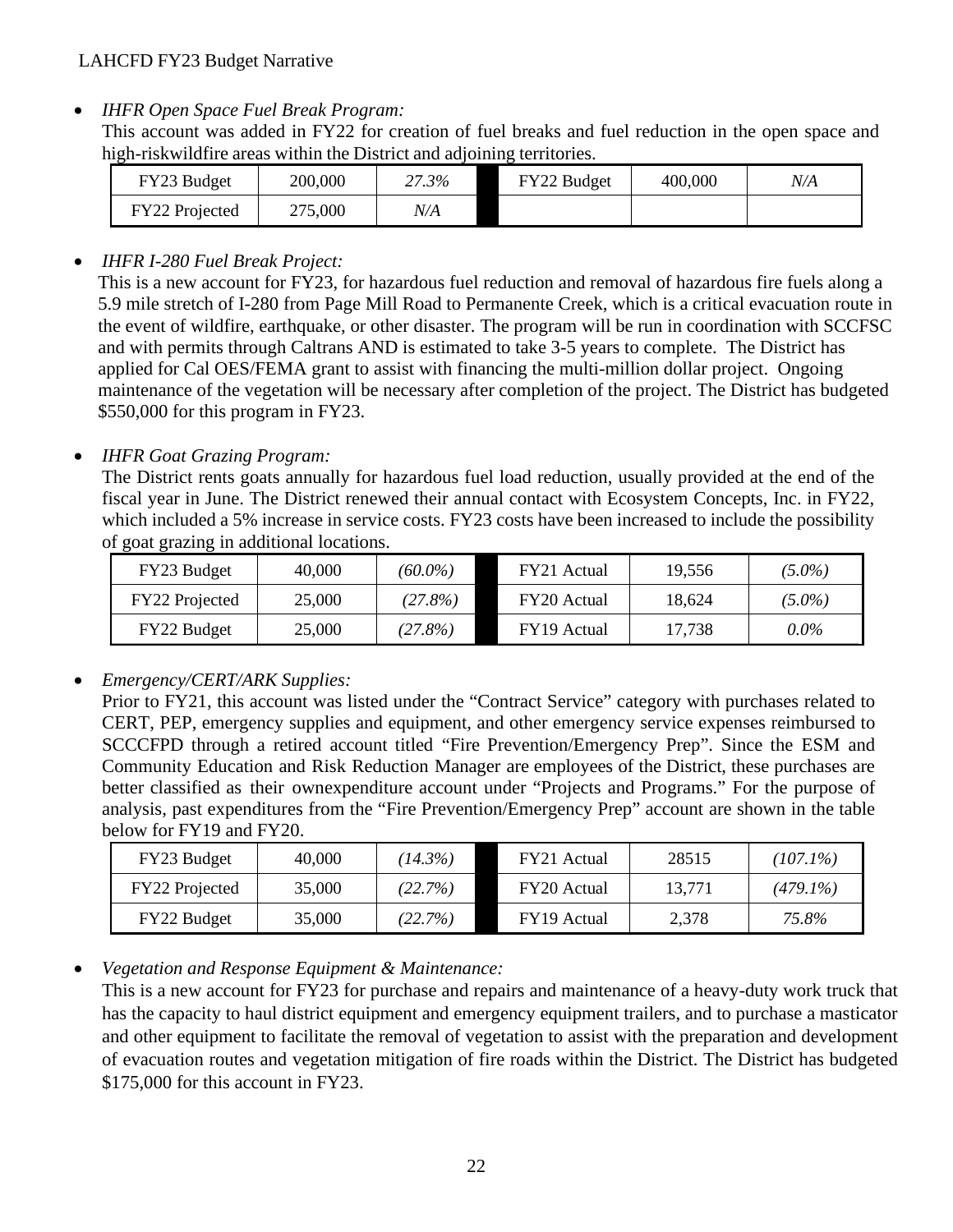• *Hydrant//Infrastructure Repair, Maintenance & Additions:* 

This account covers District-owned hydrant and lateral repair, replacement, and maintenance costs for the District's 540 hydrants in the Purissima Hills Water District service area. In FY22, this account was expanded to include the cost of hydrant and related infrastructure relocation and additions to provide better service coverage to the community. In FY20, the District retained the services of Freyer & Laureta (F&L) Engineering Consulting firm for a broad array of engineering and consulting services related to the District owned fire hydrants and related infrastructure water system.

| FY23 Budget        | 350,000 | $(40.0\%)$  | FY21 Actual | 99.365 | $(141.4)\%$ |
|--------------------|---------|-------------|-------------|--------|-------------|
| FY22 Projected     | 250,000 | $(151.6\%)$ | FY20 Actual | 41.169 | $(65.6)\%$  |
| <b>FY22 Budget</b> | 390.000 | (292.5%)    | FY19 Actual | 24.863 | 36.4%       |

## • *Neighborhood Evac. Drills and Outreach:*

The Neighborhood Evacuation Drills and Outreach Program encourages LAHCFD residents to improve community emergency preparedness through neighborhood evacuation drills, and community education and training programs.

| FY23 Budget    | 30,000 | $(200.0\%)$ | FY22 Budget | 30,000 | N/A |
|----------------|--------|-------------|-------------|--------|-----|
| FY22 Projected | 0,000  | N/A         |             |        |     |

## • *FirewiseUSA Communities:*

FirewiseUSA Communities encourages neighbors to work together on wildfire preparedness. The program is administered by the National Fire Protection Association (NFPA), which provides a collaborative framework to help neighbors organize, assess community risks, create a 3-year action plan, and implement those actions to increase the ignition resistance of their homes and community, and to reduce wildfire risks at a local level. Communities that have followed a systematic approach to organizing and implementing fire resiliency measures and maintain "Good Standing Status" on an annual basis will earn the special distinction of being nationally recognized as a "FirewiseUSA Community."

| FY23 Budget    | 5,000 | 50.0%) | FY22 Budget | 5,000 | N/A |
|----------------|-------|--------|-------------|-------|-----|
| FY22 Projected | 0,000 | N/A    |             |       |     |

## • *Temporary Refuge Areas:*

This account was added in FY22 for the District to collaborate with local agencies to create areasfor residents and emergency service workers to take temporary refuge during emergencies and disasters.

| FY23 Budget    | 25,000 | $150.0\%$ | FY22 Budget | 15,000 | N/A |
|----------------|--------|-----------|-------------|--------|-----|
| FY22 Projected | 10,000 | N/A       |             |        |     |

• *Planning, Project Management & Programs Oversight:*

This account covers outside contracting services relating to oversight and coordination of various projects and programs requiring special expertise. This account will cover expenses directly relating to various "Projects and Programs," such as management and supervision, researching further methods of fire prevention and detection, and community education and engagement.

| FY23 Budget    | 50,000 | $0.0\%$  | FY21 Actual | 15,598 | $0.4\%$ |
|----------------|--------|----------|-------------|--------|---------|
| FY22 Projected | 50,000 | (220.5%) | FY20 Actual | 15,660 | N/A     |
| FY22 Budget    | 50,000 | (220.5%) |             |        |         |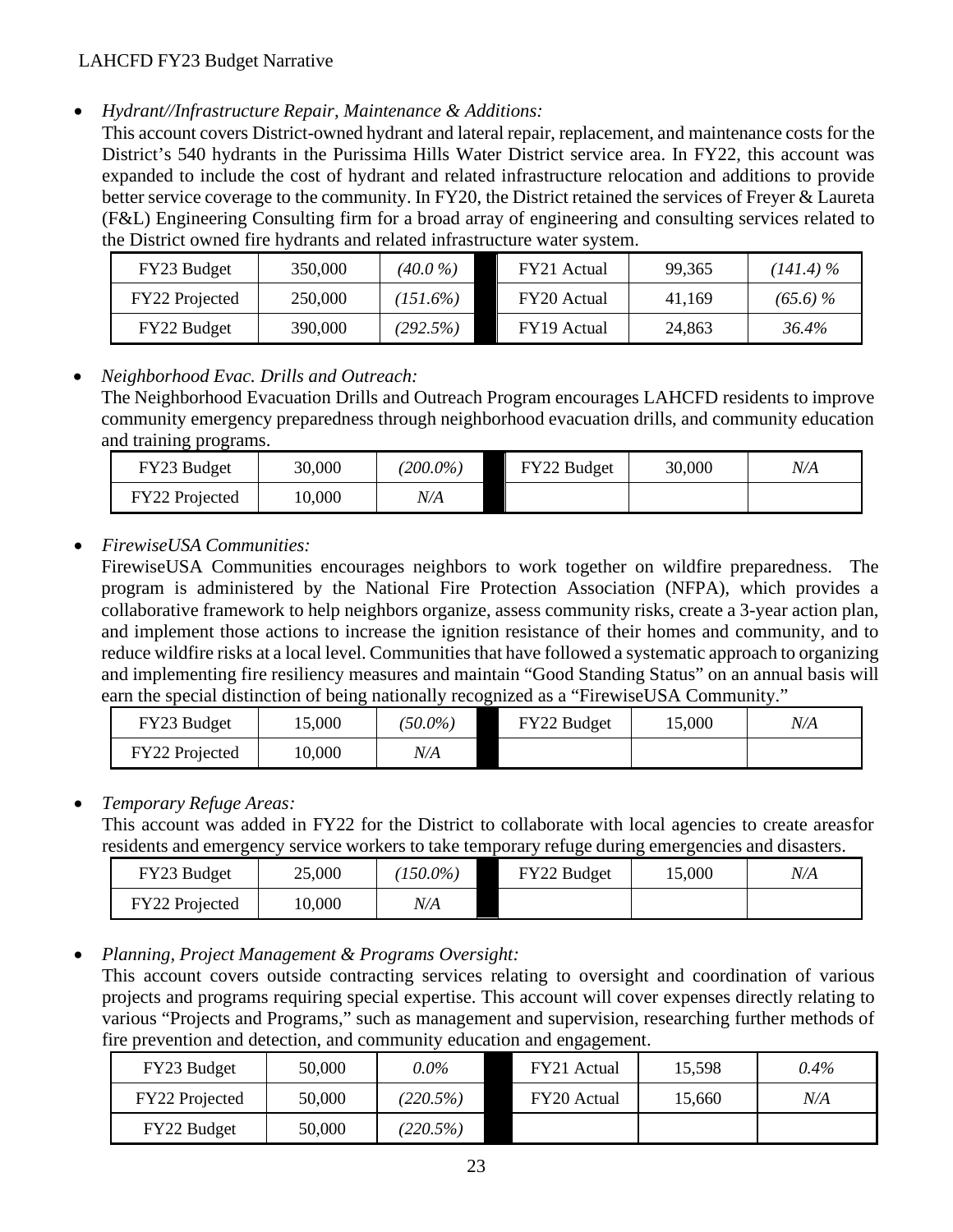• *Communications & Outreach:* 

This account was added in FY22 to support the Strategic Plan Goals and Objectives and to strengthen communication tools and District outreach to residents and the community.

| FY23 Budget    | 75,000 | $(50.0\%)$ | FY22 Budget | 50,000 | N/A |
|----------------|--------|------------|-------------|--------|-----|
| FY22 Projected | 50,000 | N/A        |             |        |     |

### • *Emergency Access Roads:*

The District budgets funds for emergency road repairs and maintenance. The Emergency Services Manager recommends an FY23 allocation of \$60,000 to cover planned enhancements and extra road repairs due to little or no expenditures between FY15 and FY21.

| FY23 Budget    | 60,000 | $(500.0\%)$ | FY21 Actual | $0.0\%$ |
|----------------|--------|-------------|-------------|---------|
| FY22 Projected | 10.000 | $(100.0\%)$ | FY20 Actual | $0.0\%$ |
| FY22 Budget    | 60,000 | $(100.0\%)$ | FY19 Actual | 100.0%  |

## • *Projects & Programs Contingency:*

The District budgeted \$450,000 to cover additional needs or unexpected Projects and Programs expenses, such as change orders, additional services, or emergency needs for the Projects and Programs listed above.

### **In Summary:**

The FY23 budget provides the financial resources for the District to fulfill its mission of life, property, and environmental protection from fire, disaster and medical emergency through education, prevention and emergency response for the residents and community of the Los Altos Hills County Fire District. The District will continue to be guided by its 2021-2022 Strategic Plan and goals, and produce the programs and workplans in the LAHCFD CWPP Annex 4. With a robust set of accomplishments and benefits provided to residents by actions of the Board of Commissioners, the LAHCFD will continue to communicate with and serve the public as a vital local government Fire Protection Special District.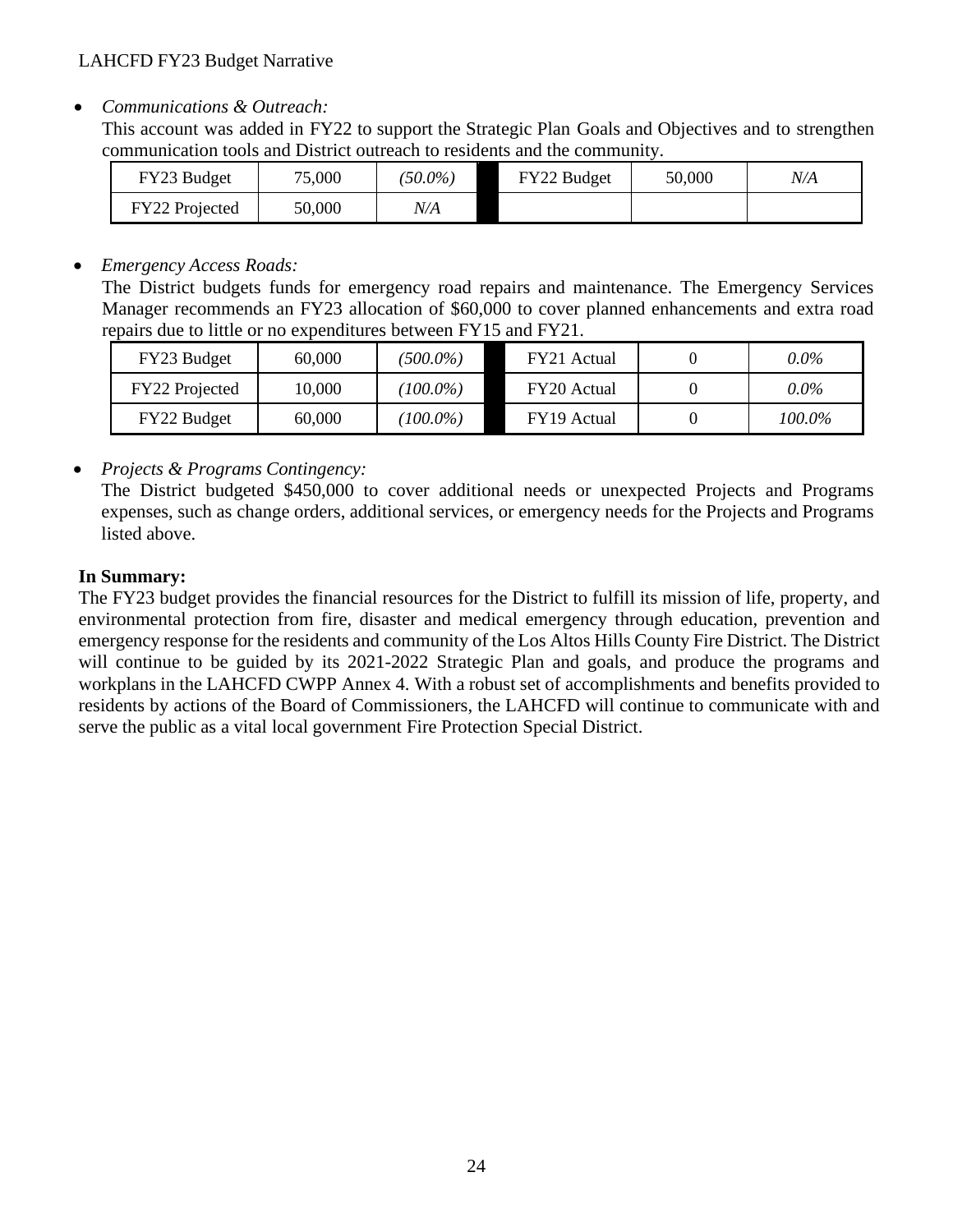

#### **FY22/23 Cash Flow by Month**

**This section is still being developed for FY22/23, and will be finalized for presentation at the June Commission Meeting. The chart shown below represents FY21/22 information.** 



|                     | July           | <b>August</b>   | <b>September</b> | <b>October</b> | <b>November</b> | <b>December</b> |
|---------------------|----------------|-----------------|------------------|----------------|-----------------|-----------------|
| <b>Revenues</b>     |                |                 |                  |                |                 |                 |
| <b>Expenditures</b> |                |                 |                  |                |                 |                 |
| <b>Cash Flow</b>    |                |                 |                  |                |                 |                 |
| <b>Cumulative</b>   |                |                 |                  |                |                 |                 |
|                     | <b>January</b> | <b>February</b> | <b>March</b>     | April          | <b>May</b>      | June            |
| <b>Revenues</b>     |                |                 |                  |                |                 |                 |
| <b>Expenditures</b> |                |                 |                  |                |                 |                 |
| <b>Cash Flow</b>    |                |                 |                  |                |                 |                 |
| <b>Cumulative</b>   |                |                 |                  |                |                 |                 |

The District can expect negative cash flow in the first four months of the fiscal year because the largest portion of the District's revenue comes from Property Taxes, of which the majority is collected twice per year in December and April (with early or late payments received in the months immediately preceding or following.)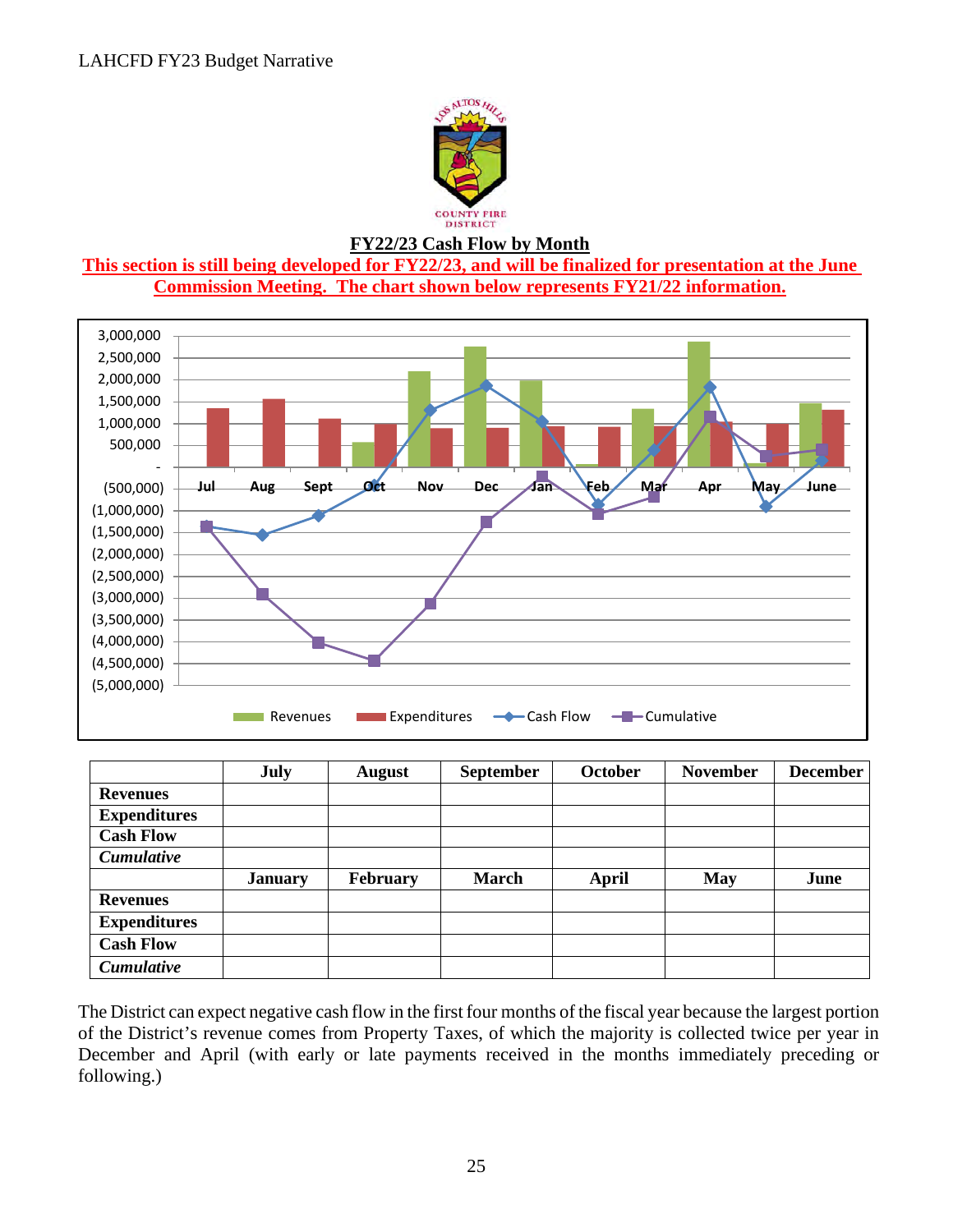

### **Net Position and Fund Balances**

#### **Net Position**

#### Investment in Capital Assets

At the beginning of FY23, the District's net investment in capital assets (net of accumulated depreciation) is expected to be \$2,087,412. In FY22 there is projected to be a 6.5% increase over FY21 due to the addition of vegetation mitigation equipment. The investment in capital assets includes land, improvements, fire hydrants and infrastructure, furniture, and equipment. In FY23, the District plans to purchase a staff vehicle with towing capacity, radio communications, and emergency response capabilities. In emergencies, the vehicle will be utilized to transport crews and supplies and to assist in recovery operations. The District also plans to purchase additional hazardous fuel reduction equipment. The estimated addition to assets will be \$250,000. Capital assets balance at the end of the fiscal year (net of accumulated depreciation) is estimated to be \$2,164,132.

#### **Fund Balances**

The term "fund balance" is the difference between assets and liabilities reported in a governmental fund and is usually a positive number. Prior to Governmental Accounting Standards Board Statement Number 54 - Fund Balance Reporting and Governmental Fund Type Definitions (GASB 54), fund balances had been classified into three separate components: Reserved, Designated, and Undesignated. GASB 54 eliminates those three classifications and replaces them with the following five classifications:

- *Non-spendable –* Fund balance classified as *non-spendable* includes amounts that are not in spendable form, such as inventories, or are legally or contractually required to be maintained intact, such as fund balance associated with inventories.
- *Restricted* Fund balance should be reported as *restricted* when constraints placed on the use of resources are either externally imposed by creditors, grantors, contributors, or laws or regulations of other governments; or imposed by law through constitutional provisions or enabling legislation.
- *Committed* Amounts that can only be used for specific purposes pursuant to constraints imposed by formal action of the District's highest level of decision-making authority, the Board of Commissioners, should be classified as *committed*. These funds cannot be used for any other purpose unless the District removes or changes the specified use by taking the same type of action it employed to previously commit these amounts.
- *Assigned* Amounts in the *assigned* fund balance classification are intended to be used by the District for specific purposes but do not meet the criteria to be classified as restricted or committed.
- *Unassigned*  The *unassigned* fund balance is the residual classification for the District's general fund and includes all spendable amounts not contained in the other classifications.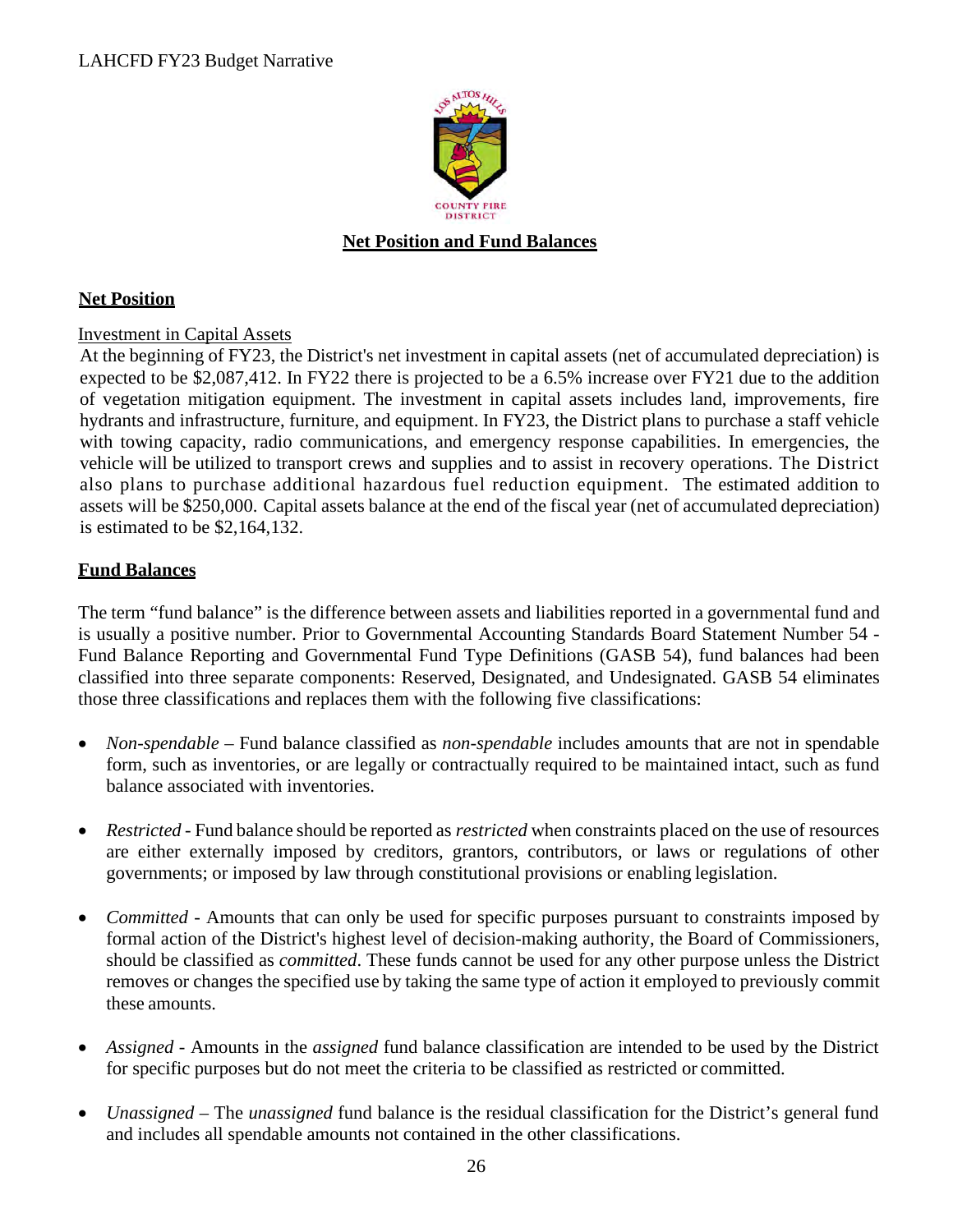

For FY23, the District has elected to use the GASB 54 fund balance classifications of "Committed" and "Unassigned" as follows:

## *Committed for Operations* - \$2,000,000

The amount of funds *Committed for Operations* will equal a minimum four months of operating expenses (to cover periods where minimal property tax revenue is forthcoming), including base amounts of SCCCFPD contracted fire services, salaries and payroll taxes, consulting and professional services, commissioners' fees, repair/maintenance of hydrants and laterals, and all other expenditures the District incurs as a result of performing normal daily operations. Daily operations do not include fire prevention programs such as IHFR programs and hydrant/infrastructure as these are included in Emergency Operation commitments.

## *Committed for Emergency Operations* - \$2,000,000

The amount of funds *Committed for Emergency Operations* will equal a minimum four months of extra fire protection and fire-prevention program expenses (to cover periods where minimal property tax revenue is forthcoming). This includes additional contracted fire-fighting services that should arise specifically due to economic uncertainties or unforeseen disasters or emergencies such as wildfires and earthquakes, staffing for extended fire seasons, and extra contracted services needed to ensure all high priority IHFR fireprevention programs and hydrant/infrastructure repairs, maintenance, relocations, and additions are completed in a timely manner.

## *Committed to Buildings and Improvements -* \$6,000,000

The District owns the El Monte Fire Station located at 12355 El Monte Road in Los Altos Hills. The District is working with SCCCFPD on fire station capital improvements. \$6,000,000 has been set aside for building replacement or funds that can replace building structure, roofing, walls, irrigation systems, and other systems which are close to reaching the end of their useful life. The District is also exploring ways to meet administrative needs, which could possibly involve fire station expansion or structures built on the District's parcel.